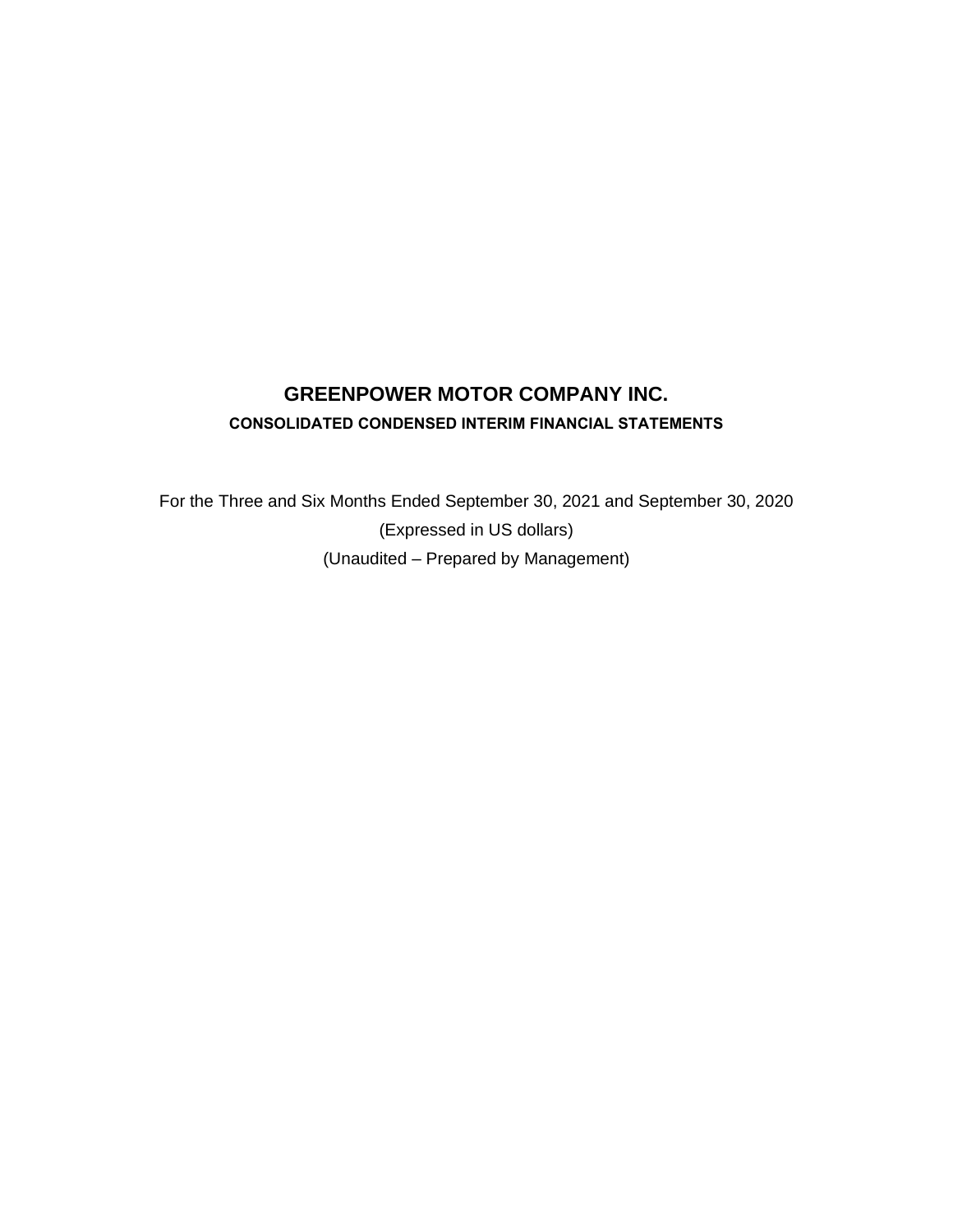# **September 30, 2021**

| Consolidated Condensed Interim Statements of Operations and Comprehensive Loss 4 |  |
|----------------------------------------------------------------------------------|--|
|                                                                                  |  |
|                                                                                  |  |
|                                                                                  |  |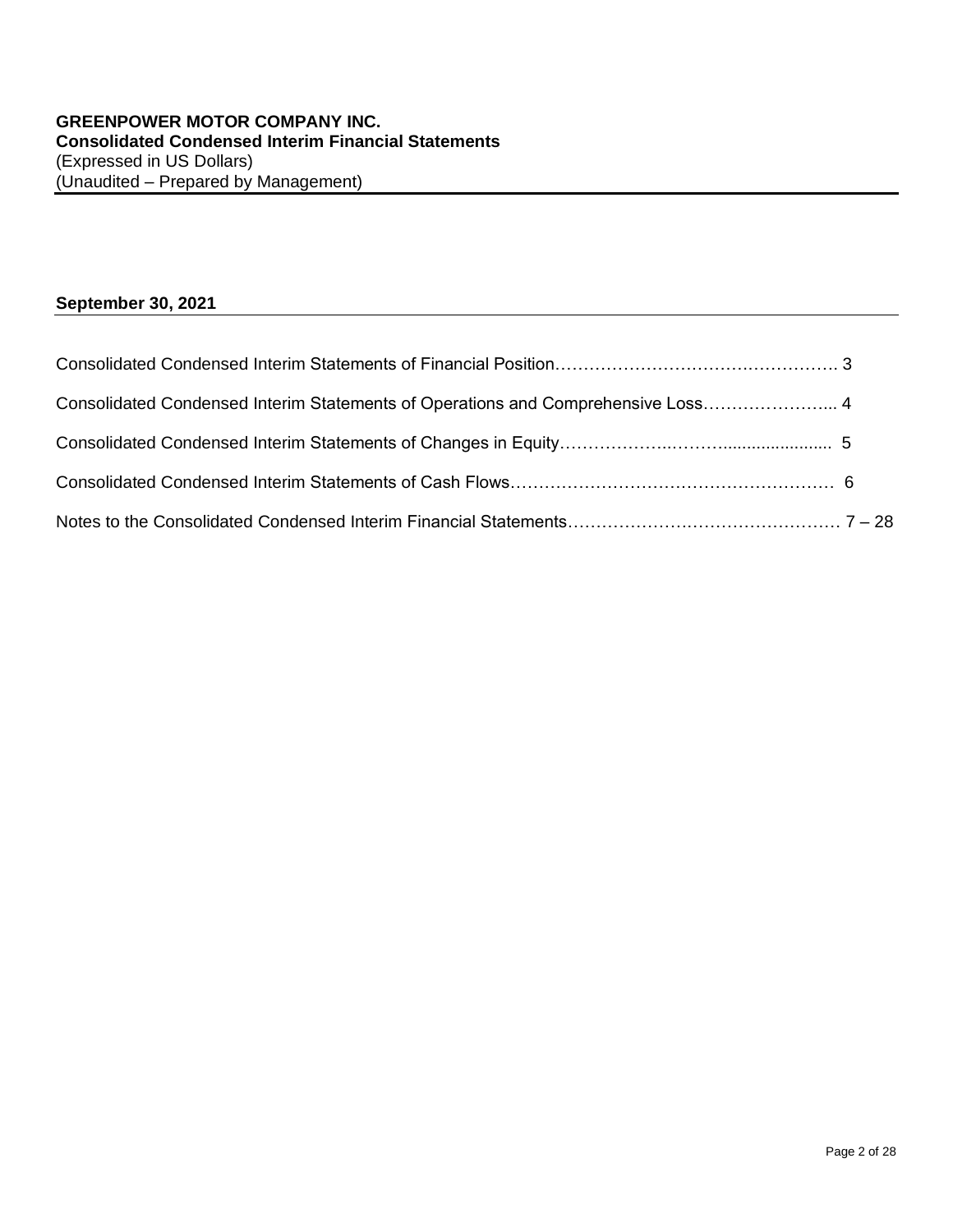Consolidated Condensed Interim Statements of Financial Position As at September 30, 2021 and March 31, 2021

(Expressed in US Dollars)

|                                                       | September 30, 2021 |              |    | March 31, 2021 |
|-------------------------------------------------------|--------------------|--------------|----|----------------|
|                                                       | (Unaudited)        |              |    | (Audited)      |
| <b>Assets</b>                                         |                    |              |    |                |
| <b>Current</b>                                        |                    |              |    |                |
| Cash (Note 10)                                        | \$                 | 7,883,629    | \$ | 15,096,200     |
| Restricted Cash (Note 3)                              |                    | 111,749      |    | 111,748        |
| Accounts receivable, net of allowances (Note 4)       |                    | 2,549,192    |    | 4,447,617      |
| <b>GST</b> receivable                                 |                    | 105,064      |    | 91,755         |
| Current portion of lease finance receivables (Note 5) |                    | 391,196      |    | 308,505        |
| Inventory (Note 6)                                    |                    | 22,839,634   |    | 12,461,967     |
| Prepaids and deposits                                 |                    | 610,880      |    | 423,146        |
|                                                       |                    | 34,491,344   |    | 32,940,938     |
| Non-current                                           |                    |              |    |                |
| Promissory note receivable (Note 7)                   |                    | 101,156      |    | 99,346         |
| Lease finance receivables (Note 5)                    |                    | 3,371,004    |    | 3,613,886      |
| Right of use assets (Note 8)                          |                    | 222,173      |    | 355,178        |
| Property and equipment (Note 9)                       |                    | 2,473,305    |    | 2,146,576      |
| Prepaids and deposits                                 |                    | 46,692       |    | 46,692         |
| Deferred financing fees                               |                    | 158,921      |    | 416,738        |
| Other assets                                          |                    | 1            |    | 1              |
|                                                       | \$                 | 40,864,596   | \$ | 39,619,355     |
|                                                       |                    |              |    |                |
| Liabilities                                           |                    |              |    |                |
| Current                                               |                    |              |    |                |
| Accounts payable and accrued liabilities (Note 18)    | \$                 | 1,845,730    | \$ | 1,294,056      |
| Deferred revenue (Note 15)                            |                    | 677,129      |    | 125,005        |
| Current portion of warranty liability (Note 21)       |                    | 77,950       |    | 101,294        |
| Promissory note payable (Note 14)                     |                    | 316,702      |    | 346,166        |
| Current portion of lease liabilities (Note 8)         |                    | 246,775      |    | 266,042        |
|                                                       |                    | 3,164,286    |    | 2,132,563      |
| Non-current                                           |                    |              |    |                |
| Payroll protection program loan (Note 22)             |                    |              |    | 365,278        |
| Lease liabilities (Note 8)                            |                    |              |    | 120,609        |
| Warranty liability (Note 21)                          |                    | 999,390      |    | 848,457        |
|                                                       |                    | 4,163,676    |    | 3,466,907      |
| <b>Equity</b>                                         |                    |              |    |                |
| Share capital (Note 11)                               |                    | 66,268,432   |    | 61,189,736     |
| Reserves                                              |                    | 7,148,686    |    | 6,677,123      |
| Accumulated other comprehensive loss                  |                    | (115, 899)   |    | (89, 023)      |
| Accumulated deficit                                   |                    | (36,600,299) |    | (31, 625, 388) |
|                                                       |                    | 36,700,920   |    | 36, 152, 448   |
|                                                       | \$                 | 40,864,596   | \$ | 39,619,355     |

Nature and Continuance of Operations - Note 1 Subsequent Events - Note 23

Approved on behalf of the Board on November 12, 2021

**Director** Director **Director** Director

 */s/ Fraser Atkinson /s/ Mark Achtemichuk*

(The accompanying notes are an integral part of these consolidated condensed interim financial statements)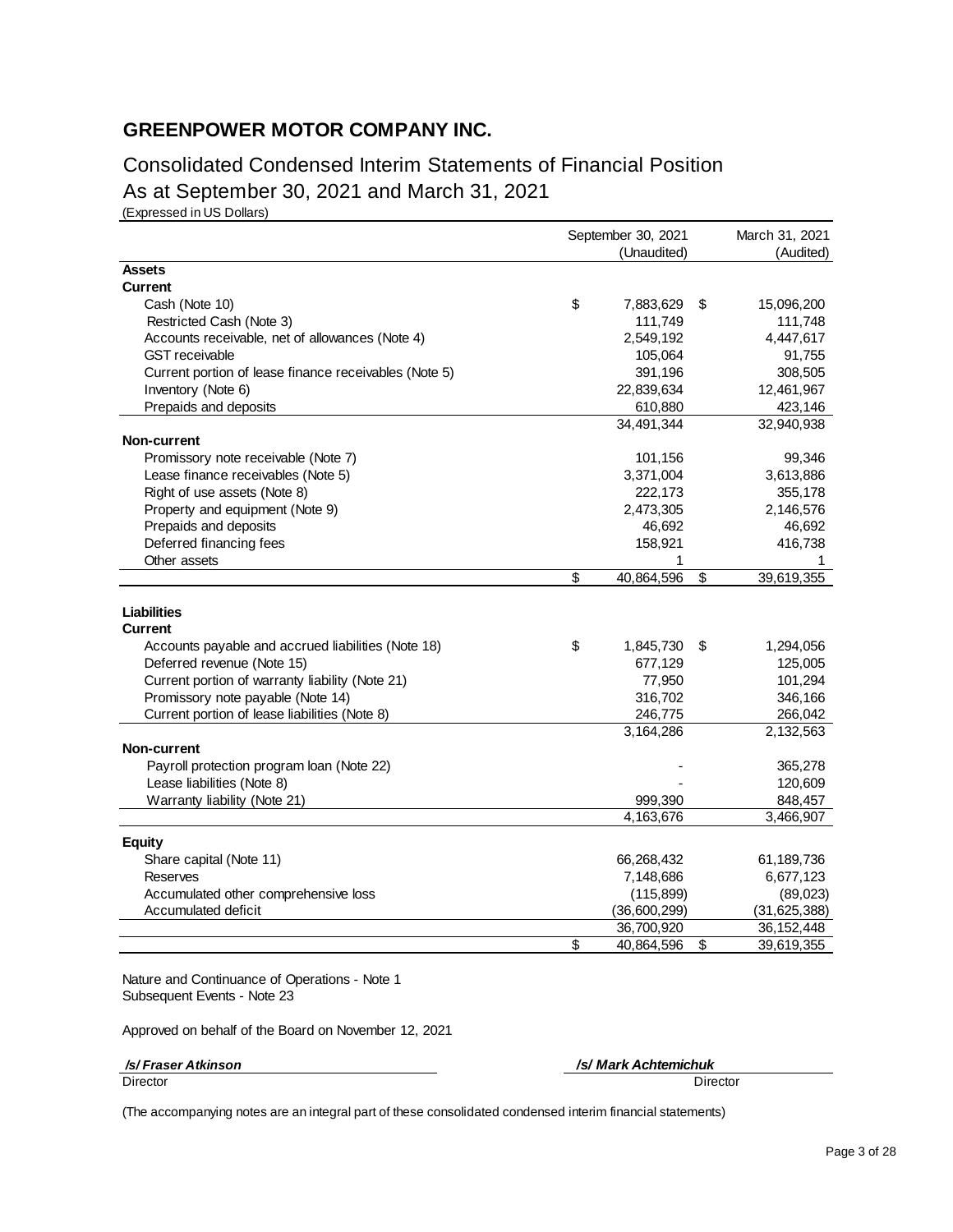## Consolidated Condensed Interim Statements of Operations and Comprehensive Loss For the Three and Six Months Ended September 30, 2021 and 2020 (Expressed in US Dollars)

(Unaudited)

|                                                                         | For the three months ended |             |                             |                                 | For the six months ended    |             |    |              |
|-------------------------------------------------------------------------|----------------------------|-------------|-----------------------------|---------------------------------|-----------------------------|-------------|----|--------------|
|                                                                         |                            |             | September 30, September 30, |                                 | September 30, September 30, |             |    |              |
|                                                                         |                            | 2021        |                             | 2020                            |                             | 2021        |    | 2020         |
|                                                                         |                            |             |                             |                                 |                             |             |    |              |
| Revenue (Note 20)                                                       | \$                         | 4,441,963   | \$                          | 2,835,411                       | \$                          | 7,100,965   | \$ | 5,107,666    |
| Cost of Sales                                                           |                            | 3,488,972   |                             | 1,951,692                       |                             | 5,297,342   |    | 3,605,364    |
| <b>Gross Profit</b>                                                     |                            | 952,991     |                             | 883,719                         |                             | 1,803,623   |    | 1,502,302    |
| Sales, general and administrative costs                                 |                            |             |                             |                                 |                             |             |    |              |
| Administrative fees (Note 18)                                           |                            | 1,451,545   |                             | 759,906                         |                             | 2,519,157   |    | 1,509,198    |
| Depreciation (Notes 8 and 9)                                            |                            | 133,113     |                             | 117,471                         |                             | 265,475     |    | 232,232      |
| Product development costs                                               |                            | 307,175     |                             | 235,699                         |                             | 640,668     |    | 456,808      |
| Office expense                                                          |                            | 97,496      |                             | 149,589                         |                             | 163,930     |    | 200,548      |
| Insurance                                                               |                            | 236,652     |                             | 100,337                         |                             | 430,623     |    | 208,975      |
| Professional fees (Note 18)                                             |                            | 329,655     |                             | 61,650                          |                             | 519,764     |    | 158,076      |
| Sales and marketing                                                     |                            | 197,532     |                             | 62,574                          |                             | 287.844     |    | 53,044       |
| Share-based payments (Notes 12 and 18)                                  |                            | 934,804     |                             | 117,737                         |                             | 1,678,317   |    | 249,769      |
| Transportation costs (Note 18)                                          |                            | 92,328      |                             | 26,755                          |                             | 133,695     |    | 53,496       |
| Travel, accomodation, meals and entertainment                           |                            | 134,704     |                             | 68,008                          |                             | 216,311     |    | 104,861      |
| Allowance for (recovery of) credit losses (Note 4)                      |                            | 27,142      |                             | 20,384                          |                             | 12,472      |    | (13, 169)    |
| Total sales, general and administrative costs                           |                            | 3,942,146   |                             | 1,720,110                       |                             | 6,868,256   |    | 3,213,838    |
| Loss from operations before interest, accretion and foreign exchange    |                            | (2,989,155) |                             | (836, 391)                      |                             | (5,064,633) |    | (1,711,536)  |
| Interest and accretion                                                  |                            | (87, 211)   |                             | (505, 589)                      |                             | (271, 482)  |    | (1,060,908)  |
| Other income (Note 22)                                                  |                            | 362,978     |                             |                                 |                             | 362,978     |    |              |
| Foreign exchange gain / (loss)                                          |                            | 100         |                             | (144, 179)                      |                             | (1,774)     |    | (143, 053)   |
| Loss for the period                                                     |                            | (2,713,288) |                             | (1,486,160)                     |                             | (4,974,911) |    | (2,915,497)  |
| Other comprehensive income / (loss)                                     |                            |             |                             |                                 |                             |             |    |              |
| Cumulative translation reserve                                          |                            | (29,078)    |                             | (184, 157)                      |                             | (26, 876)   |    | (176, 187)   |
| Total comprehensive loss for the period                                 |                            |             |                             | $$$ (2,742,366) $$$ (1,670,317) | \$                          | (5,001,787) | \$ | (3,091,684)  |
|                                                                         |                            |             |                             |                                 |                             |             |    |              |
| Loss per common share, basic and diluted                                | \$                         | (0.12)      | \$                          | (0.09)                          | $\,$                        | (0.23)      | \$ | (0.19)       |
| Weighted average number of common shares outstanding, basic and diluted |                            | 21,718,811  |                             | 16,772,352                      |                             | 21,389,129  |    | 16, 135, 406 |

(The accompanying notes are an integral part of these consolidated condensed interim financial statements)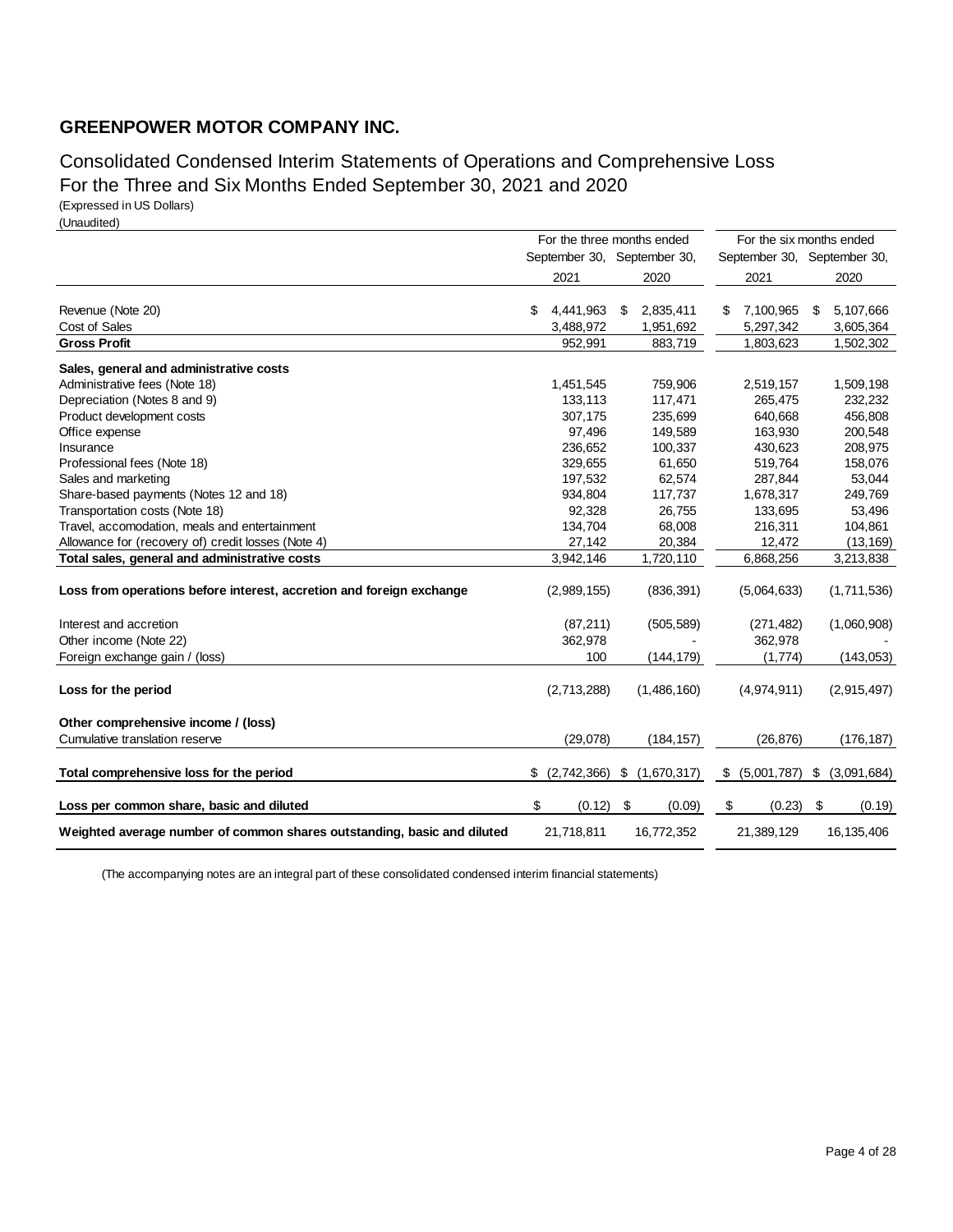### **Consolidated Condensed Interim Statements of Changes in Equity (Deficit)**

**For the Six Months ended September 30, 2021 and 2020**

| (Expressed in US Dollars)                                            | <b>Share Capital</b>     |    |               |     | <b>Equity portion</b> |        |                     | <b>Accumulated other</b> |    |                          |                              |
|----------------------------------------------------------------------|--------------------------|----|---------------|-----|-----------------------|--------|---------------------|--------------------------|----|--------------------------|------------------------------|
| (Unaudited)                                                          | Number of                |    |               |     | of convertible        |        |                     | comprehensive            |    | Accumulated              |                              |
|                                                                      | <b>Common shares</b>     |    | Amount        |     | debentures            |        | <b>Reserves</b>     | income (loss)            |    | <b>Deficit</b>           | <b>Total</b>                 |
| Balance, March 31, 2020                                              | 15,486,750 \$            |    | 16,892,725 \$ |     | 379,506               | \$     | 5,515,639 \$        | $(110, 192)$ \$          |    | $(23,852,634)$ \$        | (1, 174, 956)                |
| Shares issued for cash                                               | 1,885,000                |    | 37,700,000    |     |                       |        |                     |                          |    |                          | 37,700,000                   |
| Share issuance costs                                                 | $\overline{\phantom{a}}$ |    | (2,928,501)   |     |                       |        |                     |                          |    | $\overline{\phantom{a}}$ | (2,928,501)                  |
| Shares issued for exercise of warrants                               | 1,102,552                |    | 3,654,248     |     |                       |        | (650, 047)          |                          |    | ÷,                       | 3,004,201                    |
| Shares issued for conversion of debentures                           | 496,099                  |    | 995,372       |     | (106, 946)            |        |                     |                          |    |                          | 888,426                      |
| Share based payments                                                 |                          |    |               |     | $\blacksquare$        |        | 249,769             |                          |    |                          | 249,769                      |
| Cumulative translation reserve                                       |                          |    |               |     |                       |        |                     | (176, 187)               |    | ٠                        | (176, 187)                   |
| Net loss for the period                                              |                          |    |               |     |                       |        |                     | $\blacksquare$           |    | (2,915,497)              | (2,915,497)                  |
| Cancellation of fractional shares as a result of share consolidation | (3)                      |    |               |     |                       |        |                     |                          |    |                          |                              |
| Balance, September 30, 2020                                          | 18,970,398               | \$ | 56,313,844    | -\$ | 272,560               |        | \$5,115,361         | \$<br>(286, 379)         | \$ | (26, 768, 131)           | \$ 34,647,255                |
| Balance, March 31, 2021                                              | 20,892,560 \$            |    | 61,189,736 \$ |     |                       | $-$ \$ | 6,677,123 \$        | $(89,023)$ \$            |    |                          | $(31,625,388)$ \$ 36,152,448 |
| Share issuance costs                                                 |                          |    | (91, 772)     |     |                       |        |                     |                          |    |                          | (91, 772)                    |
| Shares issued for exercise of warrants                               | 1,195,300                |    | 4,880,326     |     |                       |        | (948, 640)          |                          |    | ÷,                       | 3,931,686                    |
| Shares issued for exercise of stock options                          | 8,929                    |    | 290,142       |     | $\blacksquare$        |        | (258, 114)          |                          |    | $\overline{\phantom{a}}$ | 32,028                       |
| Share based payments                                                 |                          |    |               |     |                       |        | 1,678,317           |                          |    | $\overline{\phantom{a}}$ | 1,678,317                    |
| Cumulative translation reserve                                       |                          |    |               |     |                       |        |                     | (26, 876)                |    | $\overline{a}$           | (26, 876)                    |
| Net loss for the period                                              |                          |    |               |     |                       |        |                     | $\overline{\phantom{a}}$ |    | (4,974,911)              | (4,974,911)                  |
| Balance, September 30, 2021                                          | 22,096,789 \$            |    | 66,268,432 \$ |     |                       |        | $-$ \$ 7,148,686 \$ | $(115,899)$ \$           |    |                          | $(36,600,299)$ \$ 36,700,920 |

(The accompanying notes are an integral part of these consolidated condensed interim financial statements)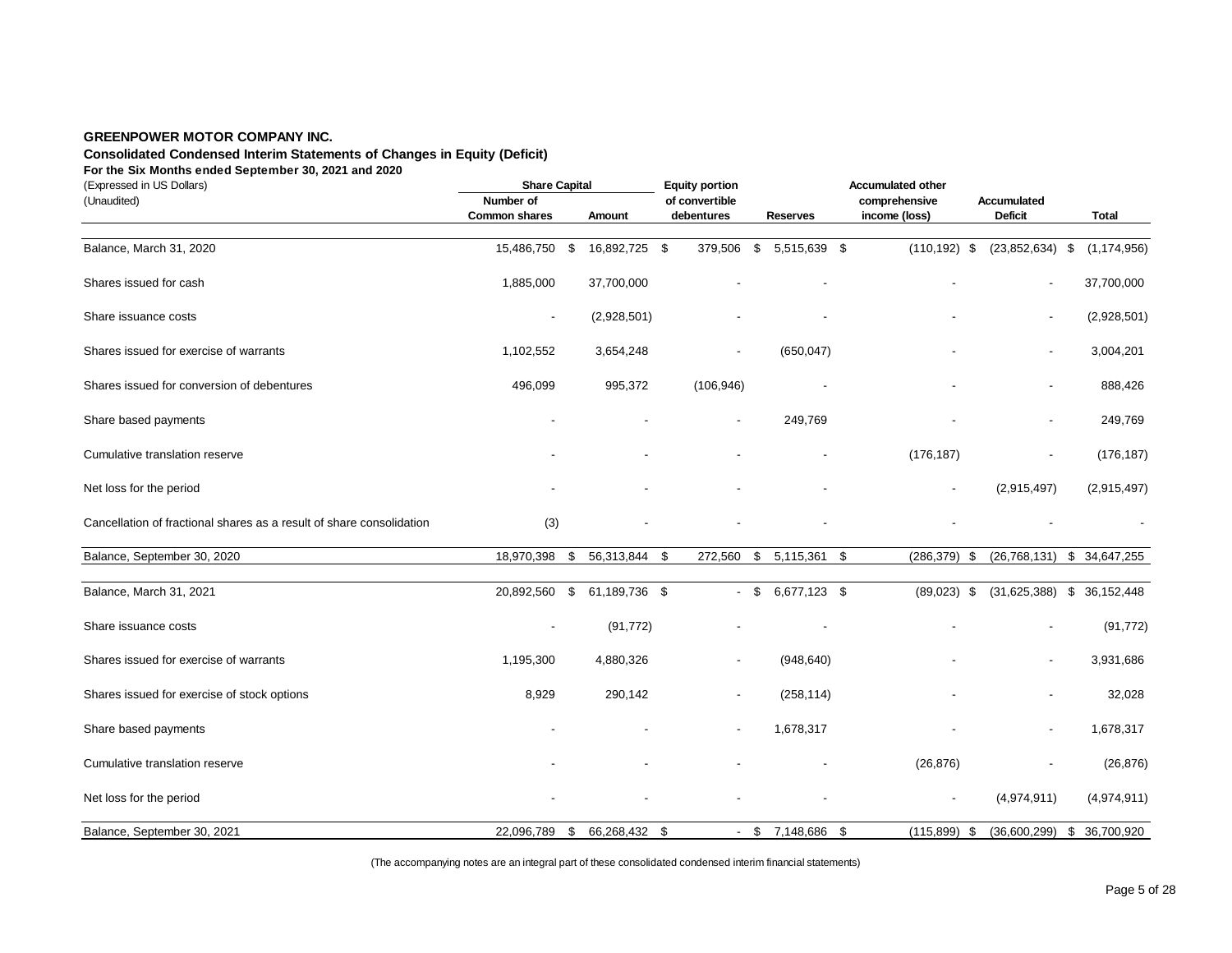# Consolidated Condensed Interim Statements of Cash Flows

For the Six Months Ended June 30, 2021 and 2020

(Expressed in US Dollars)

|                                                                         | September 30           | September 30 |
|-------------------------------------------------------------------------|------------------------|--------------|
|                                                                         | 2021                   | 2020         |
|                                                                         |                        |              |
| Cash flows from (used in) operating activities                          |                        |              |
| Loss for the period                                                     | \$<br>$(4,974,911)$ \$ | (2,915,497)  |
| Items not affecting cash                                                |                        |              |
| Allowance (recovery) for credit losses                                  | 12,472                 | (13, 167)    |
| Depreciation                                                            | 265,475                | 232,232      |
| Share-based payments                                                    | 1,678,317              | 249,769      |
| Accretion and accrued interest                                          | 13,665                 | 461,461      |
| Amortization of deferred financing fees                                 | 257,817                | 304,279      |
| Disposal of Equipment                                                   | 2,300                  |              |
| Payroll Protection Loan                                                 | (365, 278)             |              |
| Foreign exchange loss / (gain)                                          | 1,774                  | 143,053      |
| Cash flow used in operating activities before changes in non-cash items | (3, 108, 369)          | (1,537,870)  |
| Changes in non-cash items:                                              |                        |              |
| Accounts receivable                                                     | 1,898,425              | (1,684,426)  |
| <b>GST</b> receivable                                                   | (13,309)               | (21, 665)    |
| Inventory                                                               | (10,654,567)           | (497, 763)   |
| Prepaids and deposits                                                   | (187, 734)             | (484, 254)   |
| Promissory note receivable                                              | (1, 810)               | (37, 350)    |
| Lease finance receivables                                               | 59,595                 | 13,429       |
| Accounts payable and accrued liabilities                                | 551,674                | 420,132      |
| Deferred revenue                                                        | 552,124                | (390, 144)   |
| Warranty liability                                                      | 127,589                | 132,361      |
|                                                                         | (10, 776, 382)         | (4,087,550)  |
|                                                                         |                        |              |
| Cash flows from (used in) investing activities                          |                        |              |
| Purchase of property and equipment                                      | (90, 484)              | (47, 186)    |
| Cash flow from sale of equipment                                        | 1,300                  |              |
|                                                                         | (89, 184)              | (47, 186)    |
| Cash flows from (used in) financing activities                          |                        |              |
| Paycheck protection program proceeds                                    |                        | 361,900      |
| Repayment of loans from related parties                                 |                        | (924, 810)   |
| Loans from related parties                                              |                        | 137,074      |
| Proceeds from (repayment of) line of credit                             |                        | (5,469,944)  |
| Principal payments on promissory note                                   | (29, 455)              | (28, 867)    |
| Principal payments on lease liabilities                                 | (151, 543)             | (132, 995)   |
| Proceeds from issuance of common shares                                 |                        | 37,700,000   |
| Repayment of note payable                                               |                        | (10, 574)    |
| Equity offering costs                                                   | (91, 772)              | (2,928,501)  |
| Proceeds from exercise of stock options                                 | 32,028                 |              |
| Proceeds from exercise of warrants                                      | 3,931,681              | 3,004,201    |
|                                                                         | 3,690,939              | 31,707,484   |
|                                                                         |                        |              |
| Foreign exchange on cash                                                | (37, 943)              | (5,826)      |
| Net increase (decrease) in cash and restricted cash                     | \$<br>$(7,212,570)$ \$ | 27,566,922   |
| Cash and restricted cash, beginning of period                           | 15,207,948             | 451,605      |
| Cash and restricted cash, end of period                                 | \$<br>7,995,378 \$     | 28,018,527   |

(The accompanying notes are an integral part of these consolidated condensed interim financial statements)

#### **Supplemental Cash Flow Disclosure:**

|               | For the Period Ended                     |                          |  |                          |  |  |
|---------------|------------------------------------------|--------------------------|--|--------------------------|--|--|
|               | September 30, 2021<br>September 30, 2020 |                          |  |                          |  |  |
| Interest paid |                                          | .699                     |  | 407,237                  |  |  |
| Taxes paid    |                                          | $\overline{\phantom{0}}$ |  | $\overline{\phantom{a}}$ |  |  |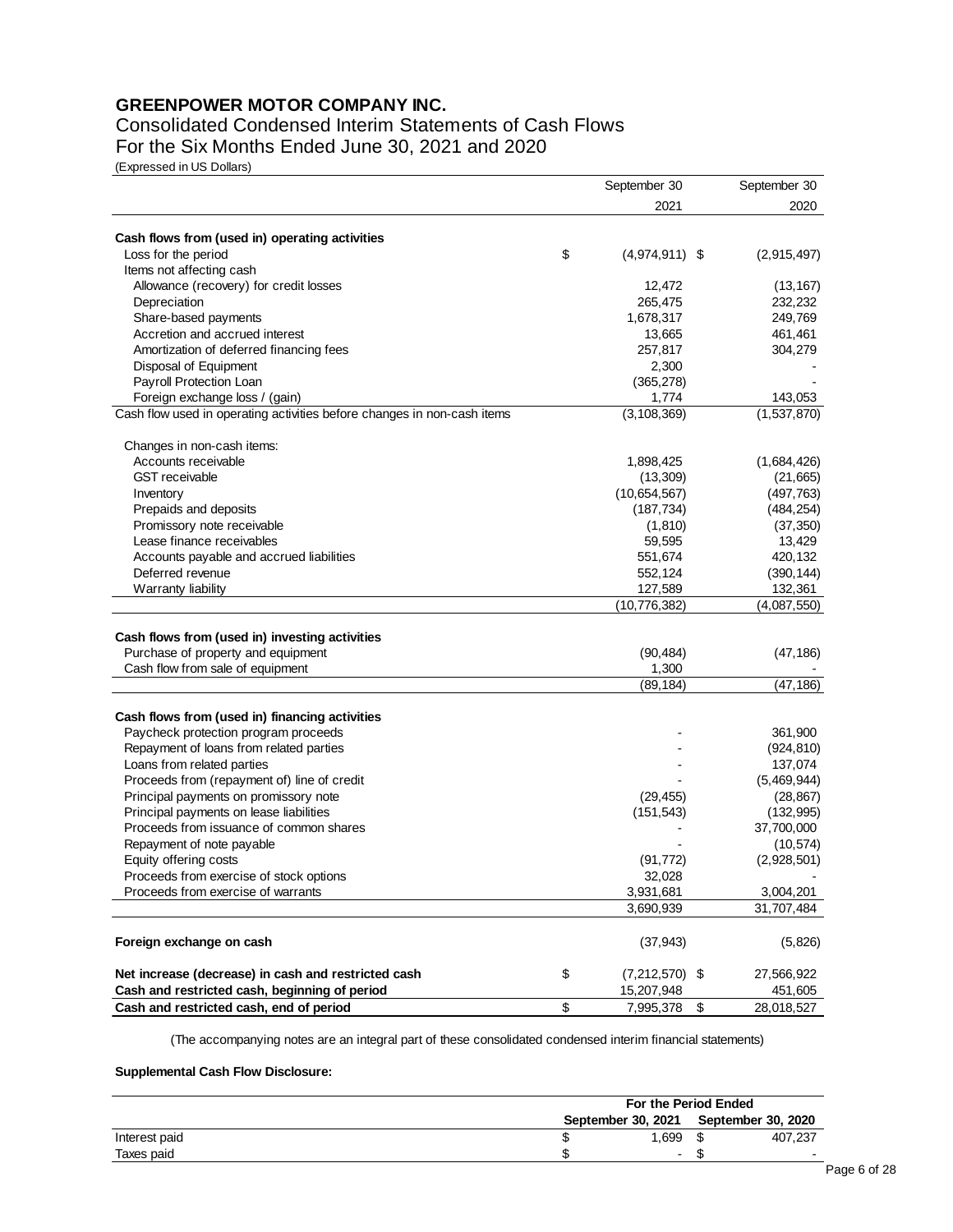## **1. Nature and Continuance of Operations**

GreenPower Motor Company Inc. ("GreenPower" or the "Company") was incorporated in the Province of British Columbia on September 18, 2007. The Company is in the business of manufacturing and distributing all-electric transit, school and charter buses.

The corporate office is located at Suite 240 - 209 Carrall St., Vancouver, Canada.

These consolidated condensed interim financial statements have been prepared in accordance with International Financial Reporting Standards on the basis that the Company is a going concern, meaning that the Company will continue in operation for the foreseeable future and will be able to realize assets and discharge liabilities in the normal course of operations.

During the second quarter of fiscal 2021 the Company completed an initial public offering on the Nasdaq stock exchange and concurrent private placement for gross proceeds of US\$37.7 million less underwriting discounts and offering costs. As at September 30, 2021, the Company had a cash and restricted cash balance of \$7,995,378, working capital of \$31,327,058 accumulated deficit of (\$36,600,299), and shareholder's equity of \$36,700,920.

As at September 30, 2021, the Company had approximately \$31 million in working capital and therefore has sufficient resources to sustain operations for the next 12 months, although the Company will need additional funding to achieve its long-term business objectives. These consolidated condensed interim financial statements do not include any adjustments related to the recoverability and classification of recorded asset amounts and classification of liabilities that might be necessary should the Company be unable to continue in existence. The continuation of the Company as a going concern is dependent on future cash flows from operations including the successful sale and manufacture of electric buses to achieve a profitable level of operations and obtaining necessary financing to fund ongoing operations. To this end, the Company has a history of delivering all-electric buses to customers, has a backlog of orders for delivery, and has a line of credit with a credit limit of up to \$8 million to meet funding requirements.

The Company faces risks from the COVID-19 global pandemic which has had, and may continue to have, a material adverse impact on our business and financial condition. While we have recently seen a gradual re-opening of the economy, and a resumption of travel and sales activity, this activity is not at the level it was prior to the pandemic and the future impact of the COVID-19 global pandemic is inherently uncertain, and may negatively impact the financial ability of our customers to purchase vehicles from us, of our suppliers' ability to deliver products used in the manufacture of our all-electric vehicles, in our employees' ability to manufacture our vehicles and to carry out their other duties in order to sustain our business, and in our ability to collect certain receivables owing to us, among other factors. These factors may continue to have a negative impact on our financial results, operations, outlook, goals, growth prospects, cash flows, liquidity and share price, and the potential timing, severity, and ultimate duration of any potential negative impacts is uncertain.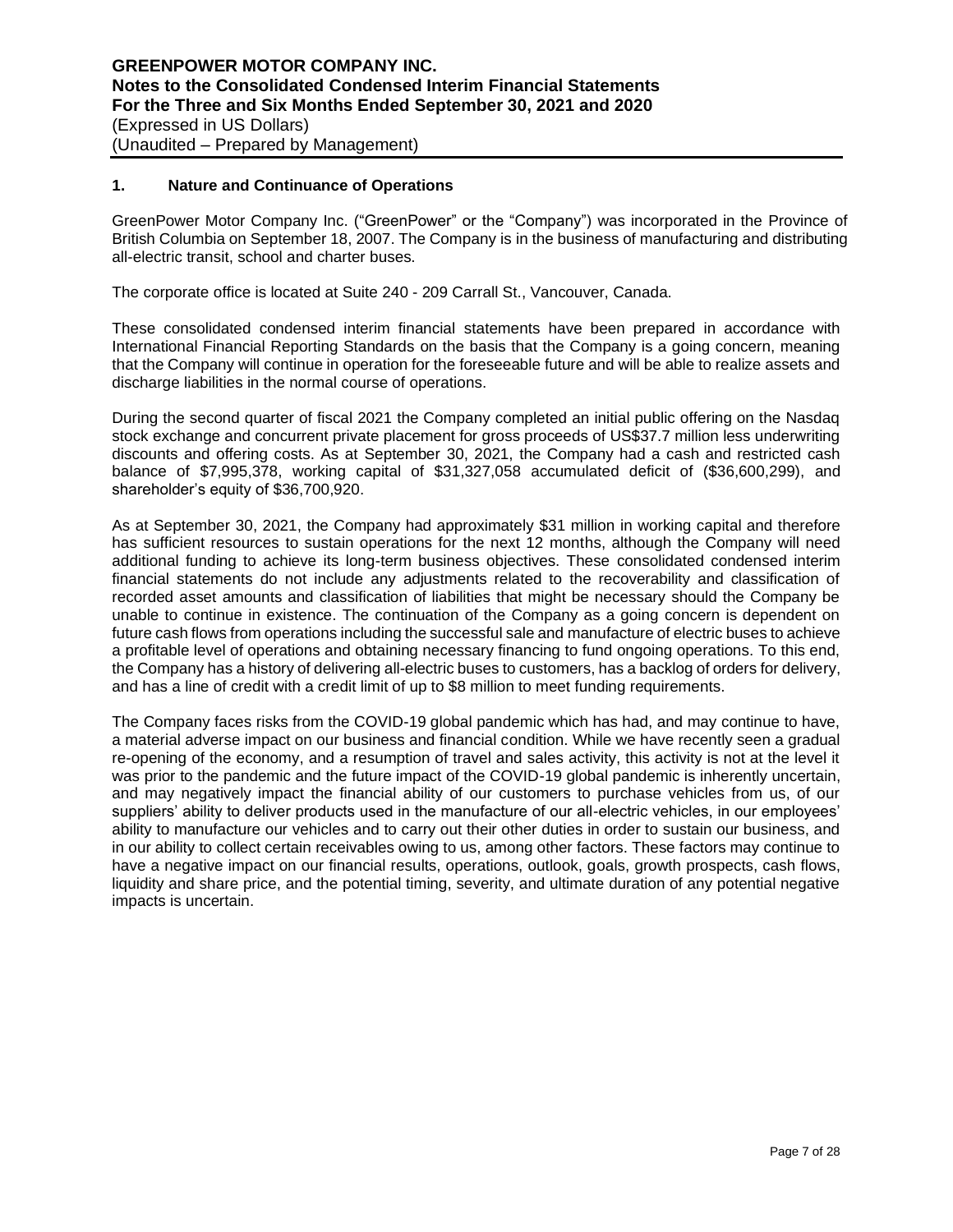## **2. Significant Accounting Policies**

#### *(a) Basis of presentation*

### Statement of Compliance with IFRS

The Consolidated Condensed Interim Financial Statements of the Company are prepared in accordance with International Financial Reporting Standards ("IFRS") applicable to interim financial information, as outlined in International Accounting Standard ("IAS") 34, Interim Financial Reporting, and using the accounting policies consistent with those in the audited consolidated financial statements as at and for the year ended March 31, 2021.

On August 28, 2020 the Company completed a consolidation of its common shares on the basis of seven pre-consolidation shares for one post-consolidation common share. On the same date, the Company's post-consolidation common shares began trading on the Nasdaq stock exchange and ceased trading on the OTCQB exchange in the US, and the post-consolidation shares continued trading on the TSX Venture exchange in Canada. All references to share and per share amounts in these consolidated condensed interim financial statements have been retroactively restated to give effect to this share consolidation unless otherwise stated.

#### *(b) Basis of consolidation*

These consolidated condensed interim financial statements include the accounts of the Company and all of its wholly-owned subsidiaries:

| Name of                                                                                                                                                                                                                                                                                                                                                                                                                                                                                                                                                                                                                                                                                                                                                                               | Country of           | Ownership | Ownership | Principal                                                                                                                                                                                                                                                                                                                                                                                                                                                                                                                                                   |  |  |  |
|---------------------------------------------------------------------------------------------------------------------------------------------------------------------------------------------------------------------------------------------------------------------------------------------------------------------------------------------------------------------------------------------------------------------------------------------------------------------------------------------------------------------------------------------------------------------------------------------------------------------------------------------------------------------------------------------------------------------------------------------------------------------------------------|----------------------|-----------|-----------|-------------------------------------------------------------------------------------------------------------------------------------------------------------------------------------------------------------------------------------------------------------------------------------------------------------------------------------------------------------------------------------------------------------------------------------------------------------------------------------------------------------------------------------------------------------|--|--|--|
| Subsidiary                                                                                                                                                                                                                                                                                                                                                                                                                                                                                                                                                                                                                                                                                                                                                                            | Incorporation        | 30-Sep-21 | 31-Mar-21 | <b>Activity</b>                                                                                                                                                                                                                                                                                                                                                                                                                                                                                                                                             |  |  |  |
| GP GreenPower Industries Inc.                                                                                                                                                                                                                                                                                                                                                                                                                                                                                                                                                                                                                                                                                                                                                         | Canada               | 100%      | 100%      | Holding company                                                                                                                                                                                                                                                                                                                                                                                                                                                                                                                                             |  |  |  |
| GreenPower Motor Company, Inc.                                                                                                                                                                                                                                                                                                                                                                                                                                                                                                                                                                                                                                                                                                                                                        | <b>United States</b> | 100%      | 100%      | Electric bus manufacturing and distribution                                                                                                                                                                                                                                                                                                                                                                                                                                                                                                                 |  |  |  |
| 0939181 BC Ltd.                                                                                                                                                                                                                                                                                                                                                                                                                                                                                                                                                                                                                                                                                                                                                                       | Canada               | 100%      | 100%      | Electric bus sales and leasing                                                                                                                                                                                                                                                                                                                                                                                                                                                                                                                              |  |  |  |
| San Joaquin Valley Equipment Leasing, Inc.                                                                                                                                                                                                                                                                                                                                                                                                                                                                                                                                                                                                                                                                                                                                            | <b>United States</b> | 100%      | 100%      | Electric bus leasing                                                                                                                                                                                                                                                                                                                                                                                                                                                                                                                                        |  |  |  |
| 0999314 BC Ltd.                                                                                                                                                                                                                                                                                                                                                                                                                                                                                                                                                                                                                                                                                                                                                                       | Canada               | 100%      | 100%      | Inactive                                                                                                                                                                                                                                                                                                                                                                                                                                                                                                                                                    |  |  |  |
| Electric Vehicle Logistics Inc.                                                                                                                                                                                                                                                                                                                                                                                                                                                                                                                                                                                                                                                                                                                                                       | <b>United States</b> | 100%      | 100%      | Vehicle Transportation                                                                                                                                                                                                                                                                                                                                                                                                                                                                                                                                      |  |  |  |
| Certain information and note disclosures which are considered material to the understanding of the<br>Company's consolidated condensed interim financial statements are provided below.<br>Subsidiaries are consolidated from the date of acquisition, being the date on which the Company obtains<br>control, and continue to be consolidated until the date when such control ceases. Control exists when the<br>Company has the power, directly or indirectly, to govern the financial and operating policies of an entity so<br>as to obtain benefits from its activities. The financial statements of the subsidiaries are prepared for the<br>same reporting period as the parent company, using consistent accounting policies.<br>(c) Financial instruments<br>Classification |                      |           |           |                                                                                                                                                                                                                                                                                                                                                                                                                                                                                                                                                             |  |  |  |
| test").                                                                                                                                                                                                                                                                                                                                                                                                                                                                                                                                                                                                                                                                                                                                                                               |                      |           |           | IFRS 9 requires a company to classify its financial instruments based on the way they are measured, into<br>one of three categories: Amortized Cost, FVTPL, and FVOCI. In determining the appropriate category for<br>financial assets, a company must consider whether it intends to hold the financial assets and collect the<br>contractual cash flows or to collect the cash flows and sell financial assets (the "business model test") and<br>whether the contractual cash flows of an asset are solely payments of principal and interest (the "SPPI |  |  |  |

## *(c) Financial instruments*

## *Classification*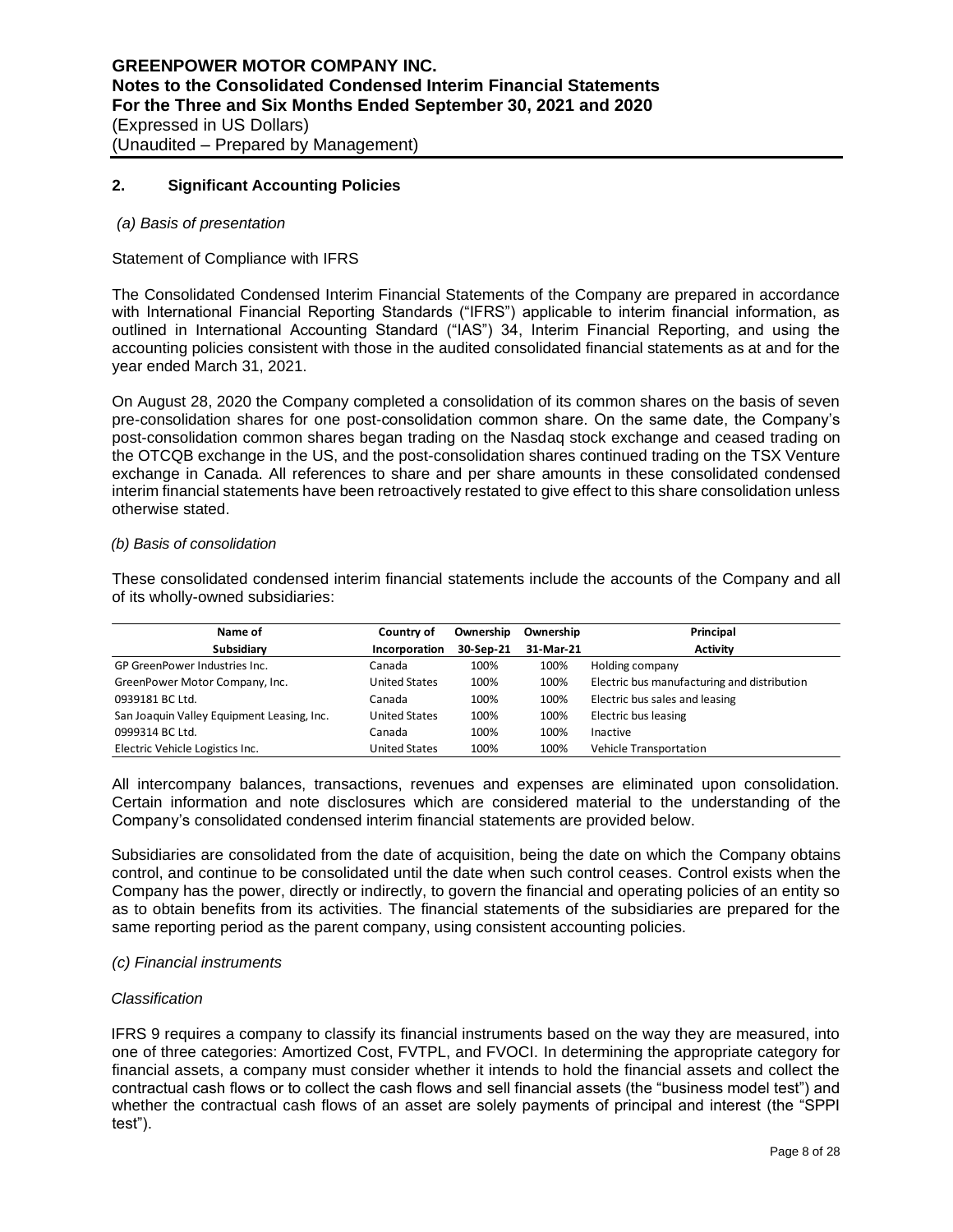### *(c) Financial instruments (continued)*

#### *Measurement*

All of the Company's financial instruments, initially recognized at fair value, are subsequently measured at amortized cost using the effective interest rate method. Transaction costs are included in the initial fair value measurement of the financial instruments.

### *Impairment*

The Company assesses on a forward-looking basis the expected credit loss associated with financial assets measured at amortized cost. The impairment methodology applied depends on whether there has been a significant increase in credit risk. For trade receivables, the Company applies the simplified approach permitted by IFRS 9, which requires expected lifetime losses to be recognized from initial recognition of the receivables, which is recorded as an allowance for credit losses. Losses are recognized in profit or loss and reflected in an allowance account against receivables. When a subsequent event causes the amount of impairment loss to decrease, the decrease in impairment loss is reversed through profit or loss. During the three months ended September 30, 2021, the company recognized an allowance for credit losses, net of recoveries, of \$27,142, against its accounts receivable (September 30, 2020 – \$20,384) (Note 4).

For financial assets that are measured at amortized cost, the Company will, at a minimum, recognize 12 month expected losses in profit or loss, calculated as the difference between its carrying amount and the present value of the estimated future cash flows discounted at the asset's original effective interest rate.

#### *(d) Cash and cash equivalents*

Cash and cash equivalents usually consist of highly liquid investments which are readily convertible into cash with maturity of three months or less and are subject to an insignificant risk of change in value. As at September 30, 2021, and March 31, 2021 the Company had no cash equivalents.

### *(e) Revenue recognition*

The Company recognizes revenue from contracts with customers when a customer obtains control of the goods or services, and the Company satisfies its performance obligation to customers in exchange for consideration the Company expects to receive, net of discounts and taxes. Revenue is allocated to each performance obligation.

Most of the Company's contracts have a single performance obligation as the promise to transfer the individual goods. Revenues from the sale of products are recognized when the goods are shipped or accepted by the customer, depending on the delivery conditions, and title and risk have passed to the customer. Revenues from services such as supporting and training relating to the sale of products are recognized as the services are performed.

The Company would recognize an asset for the incremental costs of obtaining a contract with a customer if it expects the costs to be recoverable and has determined that such costs meet the requirements to be capitalized. Capitalized contract acquisition costs are amortized consistent with the pattern of transfer to the customer for the goods and services to which the asset relates. The Company does not capitalize incremental costs of obtaining contracts if the amortization period is one year or less.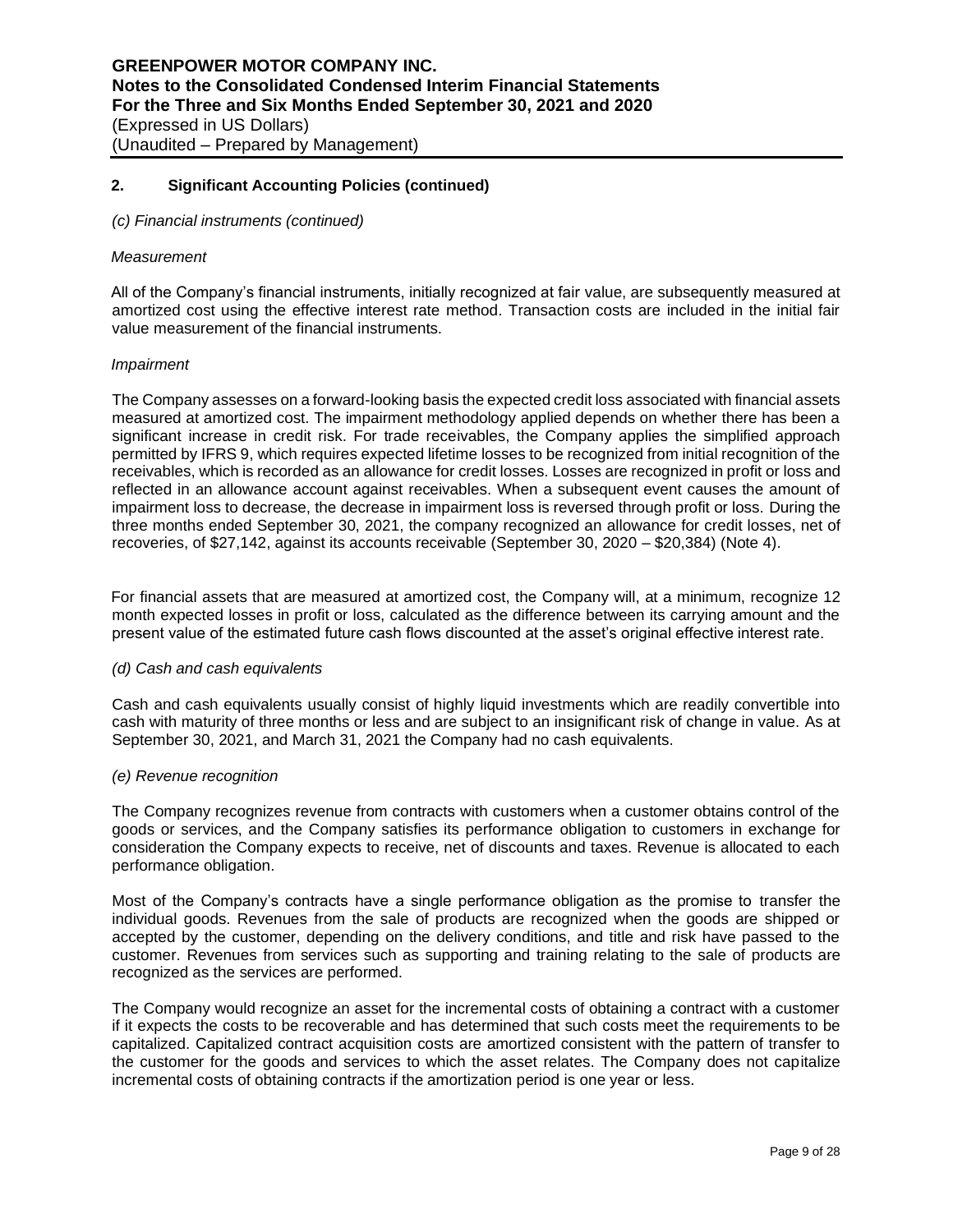### *(f) Impairment of long-lived assets*

At the end of each reporting period, the Company's assets are reviewed to determine whether there is any indication that those assets may be impaired. If such indication exists, the recoverable amount of the asset is estimated in order to determine the extent of the impairment, if any. The recoverable amount is the higher of fair value less costs to sell and value in use. Fair value is determined as the amount that would be obtained from the sale of the asset in an arm's length transaction between knowledgeable and willing parties. In assessing value in use, the estimated future cash flows are discounted to their present value using a pre-tax discount rate that reflects current market assessments of the time value of money and the risks specific to the asset. If the recoverable amount of an asset is estimated to be less than its carrying amount, the carrying amount of the asset is reduced to its recoverable amount and the impairment loss is recognized in the Consolidated Statements of Operations and Comprehensive Loss for the period. For an asset that does not generate largely independent cash inflows, the recoverable amount is determined for the cash generating unit to which the asset belongs.

Where an impairment loss subsequently reverses, the carrying amount of the asset (or cash-generating unit) is increased to the revised estimate of its recoverable amount, but to an amount that does not exceed the carrying amount that would have been determined had no impairment loss been recognized for the asset (or cash-generating unit) in prior years. A reversal of an impairment loss is recognized immediately in the Consolidated Statements of Operations and Comprehensive Loss.

### *(g) Foreign currency translation*

The consolidated entities and their respective functional currencies are as follows:

| <b>Entity</b>                                                              | <b>Functional Currency</b> |
|----------------------------------------------------------------------------|----------------------------|
| GreenPower Motor Company Inc. (parent)                                     | Canadian Dollar            |
| GP GreenPower Industries Inc.                                              | Canadian Dollar            |
| GreenPower Motor Company, Inc.                                             | U.S. Dollar                |
| 0939181 BC Ltd.                                                            | Canadian Dollar            |
| San Joaquin Valley Equipment Leasing, Inc. (formerly Utah Manganese, Inc.) | U.S. Dollar                |
| 0999314 B.C. Ltd.                                                          | Canadian Dollar            |
| Electric Vehicle Logistics Inc.                                            | U.S. Dollar                |
|                                                                            |                            |

Translation to functional currency

Foreign currency transactions are translated into U.S. dollars using exchange rates in effect at the date of the transaction. Monetary assets and liabilities denominated in foreign currencies are translated into the functional currency using the exchange rate in effect at the measurement date. Non-monetary assets and liabilities denominated in foreign currencies are translated into the functional currency using the historical exchange rate or the exchange rate in effect at the measurement date for items recognized at FVTPL. Gains and losses arising from foreign exchange are included in the Consolidated Statements of Operations and Comprehensive Loss.

### Translation to presentation currency

The results and financial position of those entities with a functional currency different from the presentation currency are translated into the presentation currency as follows:

assets and liabilities are translated at the closing rate at the date of the Statements of Financial Position;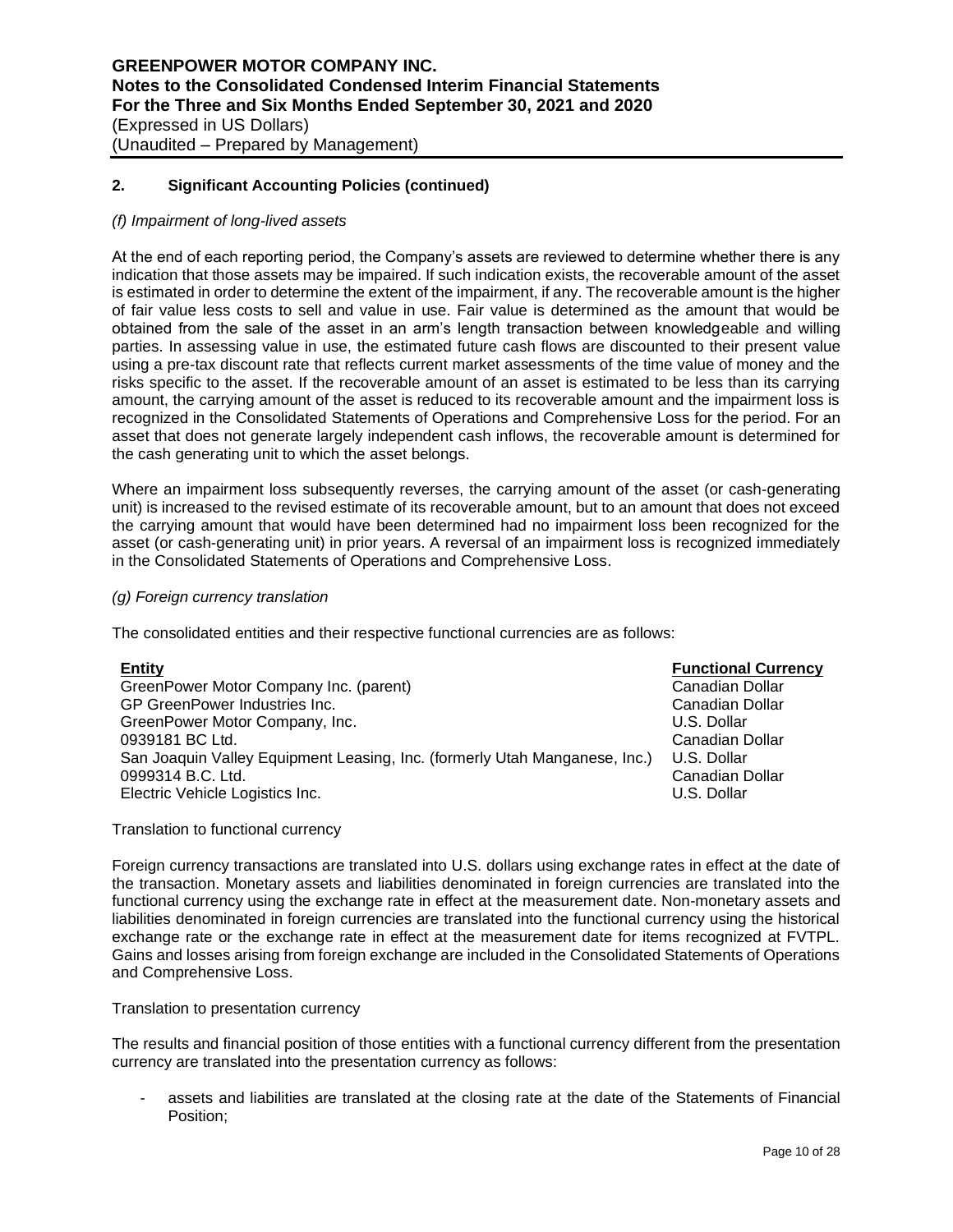*(g) Foreign currency translation (continued)*

- income and expenses are translated at average exchange rates; and
- all resulting exchange differences are recognized in accumulated other comprehensive loss.

### *(h) Inventory*

Inventory is recorded at the lower of cost and net realizable value with cost determined on a specific item basis. The Company's inventory consists of electric buses in process, production supplies, and finished goods. In determining net realizable value for new buses, the Company primarily considers the age of the vehicles along with the timing of annual and model changeovers. For used buses, the Company considers recent market data and trends such as loss histories along with the current age of the inventory.

### *(i) Property, plant, and equipment*

Property, plant and equipment ("PPE") are carried at cost, less accumulated depreciation and accumulated impairment losses. The cost of an item of PPE consists of the purchase price, any costs directly attributable to bringing the asset to the location and condition necessary for its intended use and an initial estimate of the costs of dismantling and removing the item and restoring the site on which it is located. Depreciation is provided at rates calculated to write off the cost of PPE, less their estimated residual value, using the following rates/estimated lives and methods:

| Leasehold improvements       | Over term of lease, straight line method |
|------------------------------|------------------------------------------|
| Computers                    | 3 years, straight line method            |
| EV equipment                 | 3 years, straight line method            |
| <b>Furniture</b>             | 7 years, straight line method            |
| Automobile                   | 5-10 years, straight line method         |
| Leased asset                 | 12 years, straight line method           |
| Demonstration electric buses | 12 years, straight line method           |

An item of PPE is derecognized upon disposal or when no future economic benefits are expected to arise from the continued use of the asset. Any gain or loss arising on disposal of the asset, determined as the difference between the net disposal proceeds and the carrying amount of the asset, is recognized in profit or loss in the Consolidated Statements of Operations and Comprehensive Loss. Where an item of PPE comprises major components with different useful lives, the components are accounted for as separate items of PPE. Expenditures incurred to replace a component of an item of PPE is accounted for separately, including major inspection and overhaul expenditures are capitalized.

#### *(j) Loss per share*

The Company presents basic and diluted loss per share data for its common shares, calculated by dividing the loss attributable to common shareholders of the Company by the weighted average number of common shares outstanding during the period. Diluted loss per share does not adjust the loss attributable to common shareholders or the weighted average number of common shares outstanding when the effect is antidilutive.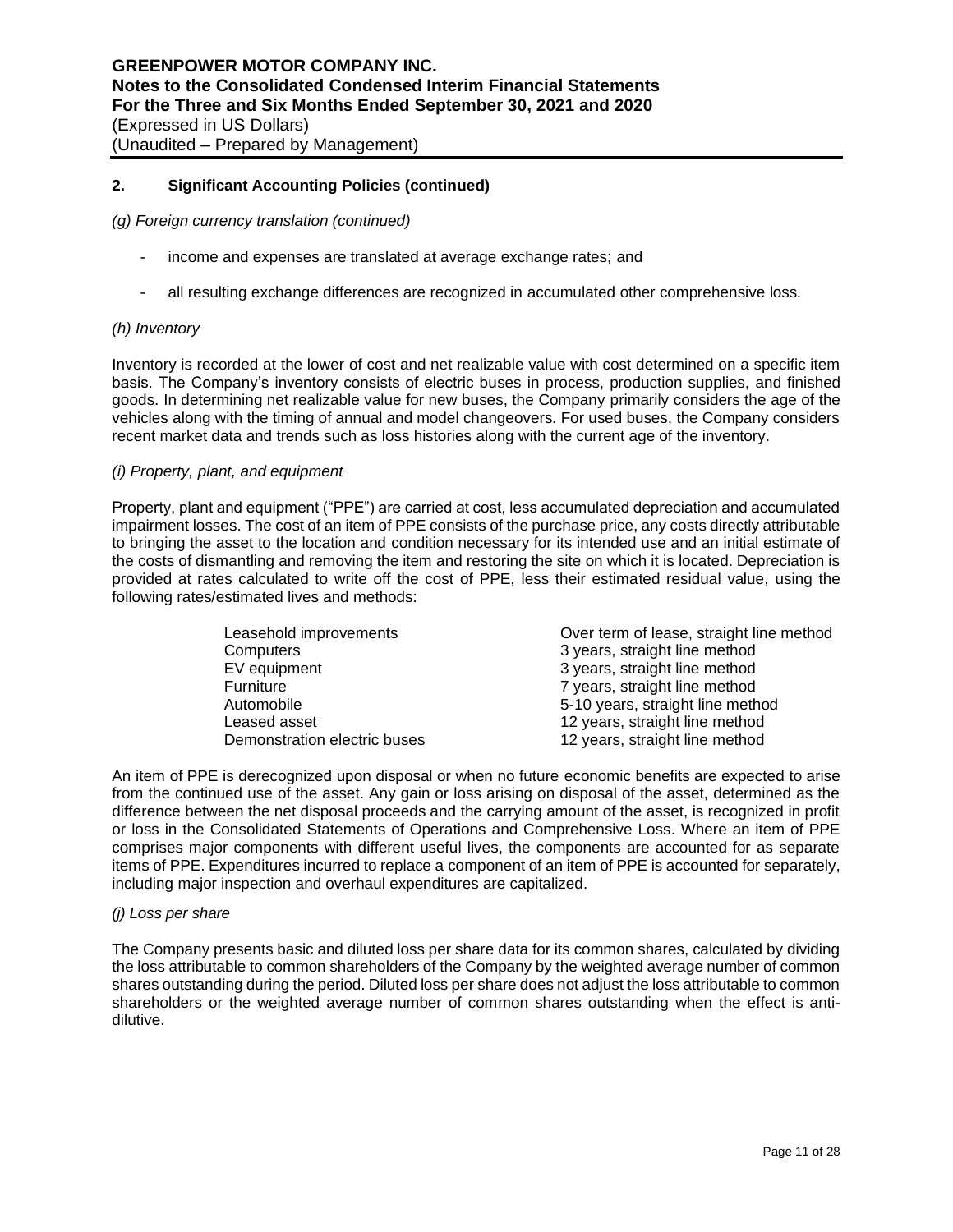### *(k) Share capital*

Common shares are classified as equity. Finders fees and other related share issue costs, such as legal, regulatory, and printing, on the issue of the Company's shares are charged directly to share capital, net of any tax effects. During the six months ended September 30, 2021, and September 30, 2020 the Company recorded \$91,772 and \$2,928,501 respectively, in share issuance costs on its Consolidated Condensed Interim Statements of Changes in Equity in regards to the issuance of shares (Note 11).

### *(l) Income taxes*

Income tax expense comprises current and deferred tax. Current and deferred tax are recognized in net income/loss except to the extent that it relates to a business combination or items recognized directly in equity or in other comprehensive loss/income.

Current income taxes are recognized for the estimated income taxes payable or receivable on taxable income or loss for the current period and any adjustment to income taxes payable in respect to previous years. Current income taxes are determined using tax rates and tax laws that have been enacted or substantively enacted by the year end date.

Deferred tax assets and liabilities are recognized where the carrying amount of an asset or liability differs from its tax base, except for taxable temporary differences arising on the initial recognition of goodwill and temporary differences arising on the initial recognition of an asset or liability in a transaction which is not a business combination and at the time of the transaction affects neither accounting nor taxable profit or loss.

Recognition of deferred tax assets for unused tax losses, tax credits, and deductible temporary differences is restricted to those instances where it is probable that future taxable profit will be available against which the deferred tax asset can be utilized. At the end of each reporting period the Company reassesses deferred tax assets. The Company will recognize a previously unrecognized deferred tax asset to the extent that it has become probable that future taxable profit will allow the deferred tax asset to be recovered.

## *(m) Critical accounting estimates and judgments*

The preparation of these consolidated condensed interim financial statements requires management to make certain estimates, judgments and assumptions that affect the reported amounts of assets and liabilities at the date of the financial statements and reported amounts of expenses during the reporting period. Actual outcomes could differ from these estimates. These consolidated condensed interim financial statements include estimates which, by their nature, are uncertain. The impacts of such estimates are pervasive throughout the consolidated condensed interim financial statements and may require accounting adjustments based on future occurrences. Revisions to critical accounting estimates are recognized in the period in which the estimate is revised and future periods if the revision affects both current and future periods. These estimates are based on historical experience, current and future economic conditions and other factors, including expectations of future events that are believed to be reasonable under the circumstances.

#### *Critical accounting estimates*

Significant assumptions about the future and other sources of estimation uncertainty that management has made at the end of the reporting period, that could result in a material adjustment to the carrying amounts of assets and liabilities, in the event that actual results differ from assumptions made, relate to, but are not limited to, the inputs used in the Black-Scholes option pricing model to measure stock-based compensation and warrants, determination of the useful life of equipment, net realizable value of inventory, provision for warranty expense, and the \$nil provision for income taxes.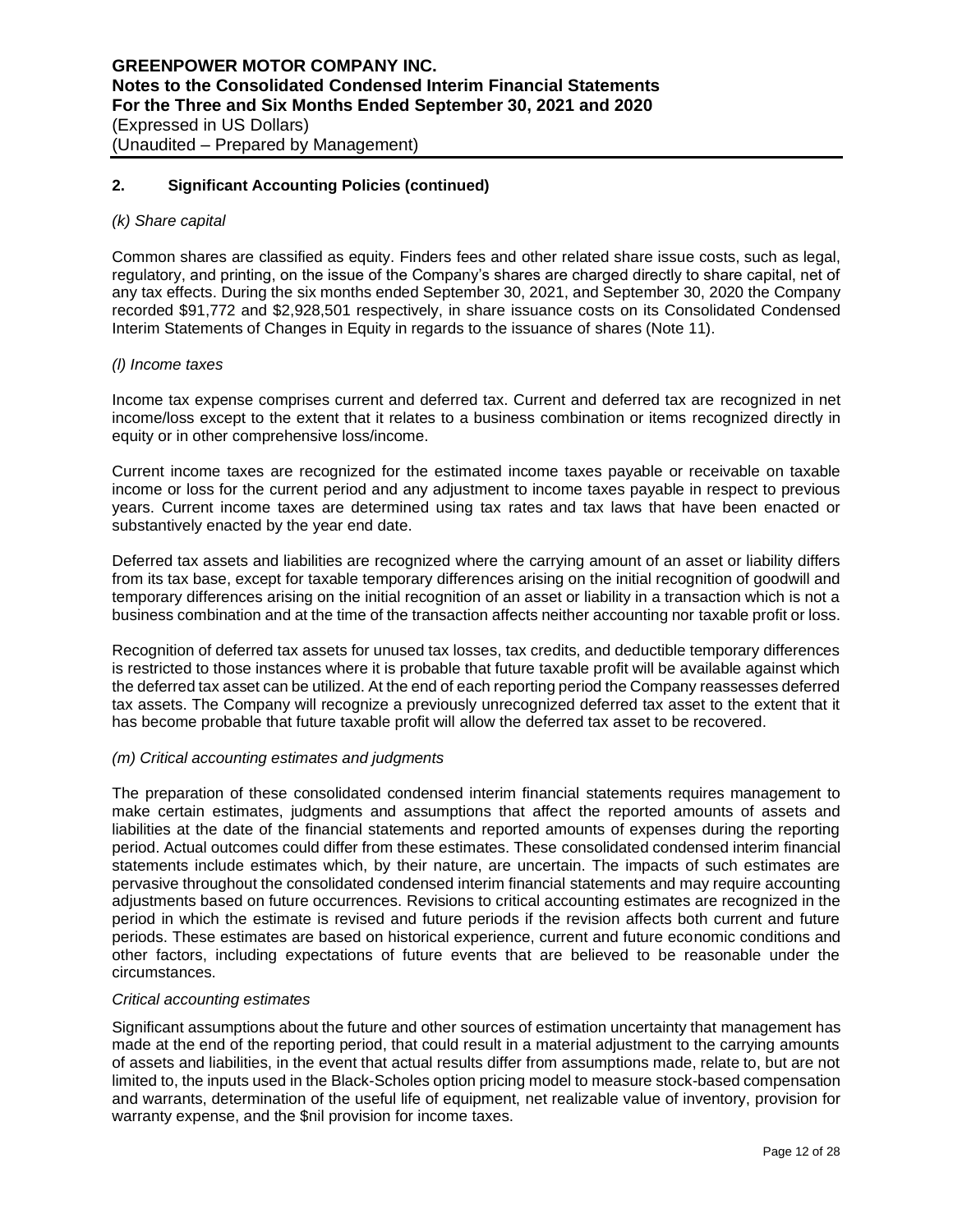### *(m) Critical accounting estimates and judgments (continued)*

### *Critical accounting judgments*

- i. the determination of the discount rate to use to discount the promissory note receivable, lease finance receivable and lease liabilities;
- ii. the determination of the functional currency of each entity within the consolidated Company;
- iii. the Company's ability to continue as a going concern.
- iv. The classification of leases as either financial leases or operating leases; and
- v. The identification of performance obligations in revenue contracts and the determination of when they are satisfied.

### *(n) Share-based payment transactions*

The Company grants share-based awards to certain officers, employees, directors and other eligible persons. The fair value of the equity-settled awards is determined at the date of the grant. In calculating fair value, no account is taken of any vesting conditions, other than conditions linked to the price of the shares of the Company. Each tranche in an award is considered a separate award with its own vesting period and grant date fair value. The fair value is determined by using the Black-Scholes option pricing model. At each financial reporting date, the cumulative expense representing the extent to which the vesting period has expired and management's best estimate of the awards that are ultimately expected to vest is computed. The movement in cumulative expense is recognized in the Consolidated Statements of Operations with a corresponding entry against the related equity settled share-based payments reserve account over the vesting period. No expense is recognized for awards that do not ultimately vest. If the awards expire unexercised, the related amount remains in share-option reserve.

Where equity instruments are granted to non-employees, they are recorded at the fair value of the goods or services received in the Consolidated Statements of Operations and Comprehensive Loss, unless they are related to the issuance of shares. Amounts related to the issuance of shares are recorded as a reduction of share capital. When the value of goods or services received in exchange for the share-based payment cannot be reliably estimated, the fair value is measured by use of a valuation model. The fair value of stock options granted to non-employees is re-measured at the earlier of each financial reporting or vesting date, and any adjustment is charged or credited to Operations and Comprehensive Loss upon re-measurement.

#### *(o) Valuation of equity units issued in private placements*

The Company has adopted a residual value method with respect to the measurement of shares and warrants issued as private placement units. The residual value method first allocates value to the more easily measurable component based on fair value and then the residual value, if any, to the less easily measurable component. The fair value of the common shares issued in the private placement was determined to be the more easily measurable component and were valued at their fair value, as determined by the closing quoted bid price on the announcement date. The balance, if any, is allocated to the attached warrants. Any fair value attributed to the warrants is recorded as warrant reserve. If the warrants are exercised, the related amount is reclassified as share capital. If the warrants expire unexercised, the related amount remains in warrant reserve.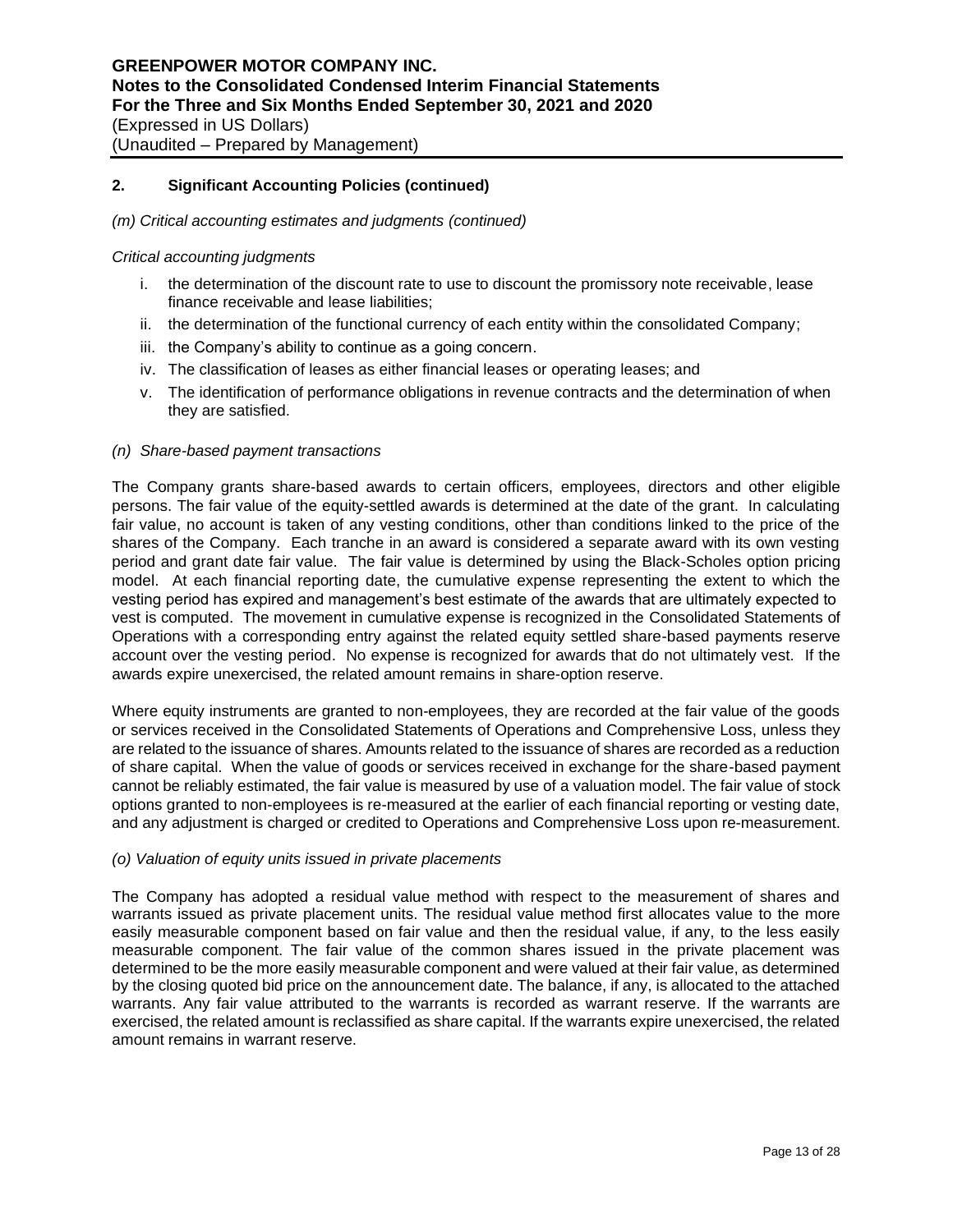### *(p) Government grants*

The Company receives grants from government agencies related to sales and leases of its electric buses. The accounting for these grants depends on whether the carrying amount of the vehicle remains with the Company, which is the case for operating leases where the Company is the lessor. For government grants associated with leased vehicles under operating leases, the grant reduces the value of the asset.

The Company periodically applies for financial assistance under available government incentive programs. The grant is recognized when there is reasonable assurance that the Company will comply with the conditions attached to them and the grants will be received. All funds received as part of the grant or subsidies are reflected in other income as awarded.

## *(q) Provisions and contingent liabilities*

Provisions are recognized when present obligations as a result of a past event will probably lead to an outflow of economic resources from the Company and amounts can be estimated reliably. Timing or amount of the outflow may still be uncertain. Provisions are measured at the estimated expenditure required to settle the present obligation, based on the most reliable evidence available at the reporting date, including the risks and uncertainties associated with the present obligation. Provisions are discounted when the time value of money is significant.

### *(r) Leases*

#### *Definition of a lease*

At inception of a contract, the Company assesses whether a contract is, or contains, a lease based on whether the contract conveys the right to control the use of an identified asset for a period of time in exchange for consideration. The Company has elected to apply the practical expedient to account for leases for which the lease term ends within 12 months of the date of initial application and leases of low value assets as short-term leases. The lease payments associated with these leases are recognized as expenses on a straight-line basis over the lease term.

The Company has also elected to apply the practical expedient for excluding the initial direct costs for the measurement of right of use assets at the date of initial application, as well as for using hindsight in determining the lease term where the contract contains options to extend or terminate the lease.

#### *As a lessee*

The Company recognizes a right of use asset and a lease liability at the lease commencement date. The right of use asset is initially measured at cost, based on the initial amount of the lease liability. The assets are depreciated to the earlier of the end of the useful life of the right of use asset or the lease term using the straight-line method as this most closely reflects the expected pattern of consumption of the future economic benefits. The lease term includes periods covered by an option to extend if the Company is reasonably certain to exercise that option.

The lease liability is initially measured at the present value of the lease payments that are not paid at the commencement date, discounted using the interest rate implicit in the lease or, if that rate cannot be readily determined, at the Company's incremental borrowing rate.

The ongoing lease liability is measured at amortized cost using the effective interest method. It is remeasured when there is a change in future lease payments, if there is a change in the Company's estimate of the amount expected to be payable under a residual value guarantee, or if the Company changes its assessment of whether it will exercise a purchase, extension or termination option.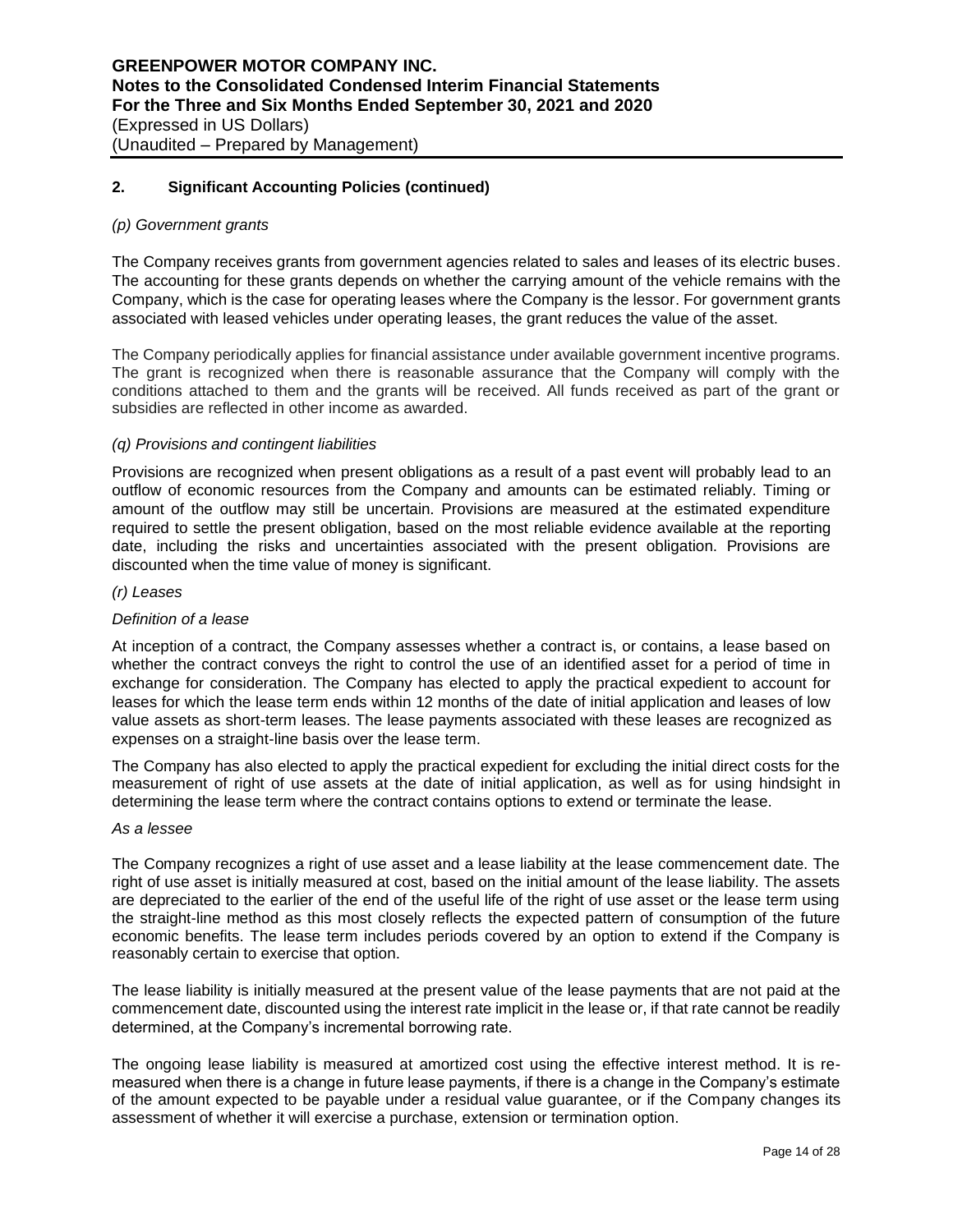### *(r) Leases (Continued)*

When the lease liability is premeasured in this way a corresponding adjustment is made to the carrying amount of the right of use asset or is recorded in Operations and Comprehensive Loss if the carrying amount of the right of use asset has been reduced to zero.

### *As a lessor*

When the Company acts as a lessor, it determines at lease inception whether each lease is a finance lease or an operating lease.

To classify each lease, the Company makes an overall assessment of whether the lease transfers substantially all of the risks and rewards incidental to ownership of the underlying asset. If this is the case, then the lease is a finance lease; if not, then it is an operating lease. As part of this assessment, the Company considers certain indicators such as whether the lease is for the major part of the economic life of the asset.

If an arrangement contains lease and non-lease components, the Company applies IFRS 15 to allocate the consideration in the contract.

The Company recognizes lease payments received under operating leases as income on a straight-line basis over the lease term, included in Revenue in the Consolidated Condensed Interim Statements of Operations and Comprehensive Loss.

#### *Impact on adoption*

On initial application, the Company has elected to record right of use assets based on the corresponding lease liabilities, as described more fully in Note 8. Lease liabilities have been measured by discounting future lease payments at the incremental borrowing rate of 8% per annum, and represents the Company's best estimate of the rate of interest that it would expect to pay to borrow, on a collateralized basis, over a similar term, an amount equal to the lease payments in the current economic environment.

#### *(s) Adoption of accounting standards*

The Company did not adopt any new or amended accounting standards during the three months ended September 30, 2021.

### *(t) Future accounting pronouncements*

Certain new accounting standards and interpretations have been published by the IASB or the IFRS Interpretations Committee that are not mandatory for the September 30, 2021 reporting period.

The Company has reviewed new and revised accounting pronouncements that have been issued but are not yet effective. The Company has not early adopted any of these standards and is currently evaluating the impact, if any, that these standards might have on its consolidated condensed interim financial statements.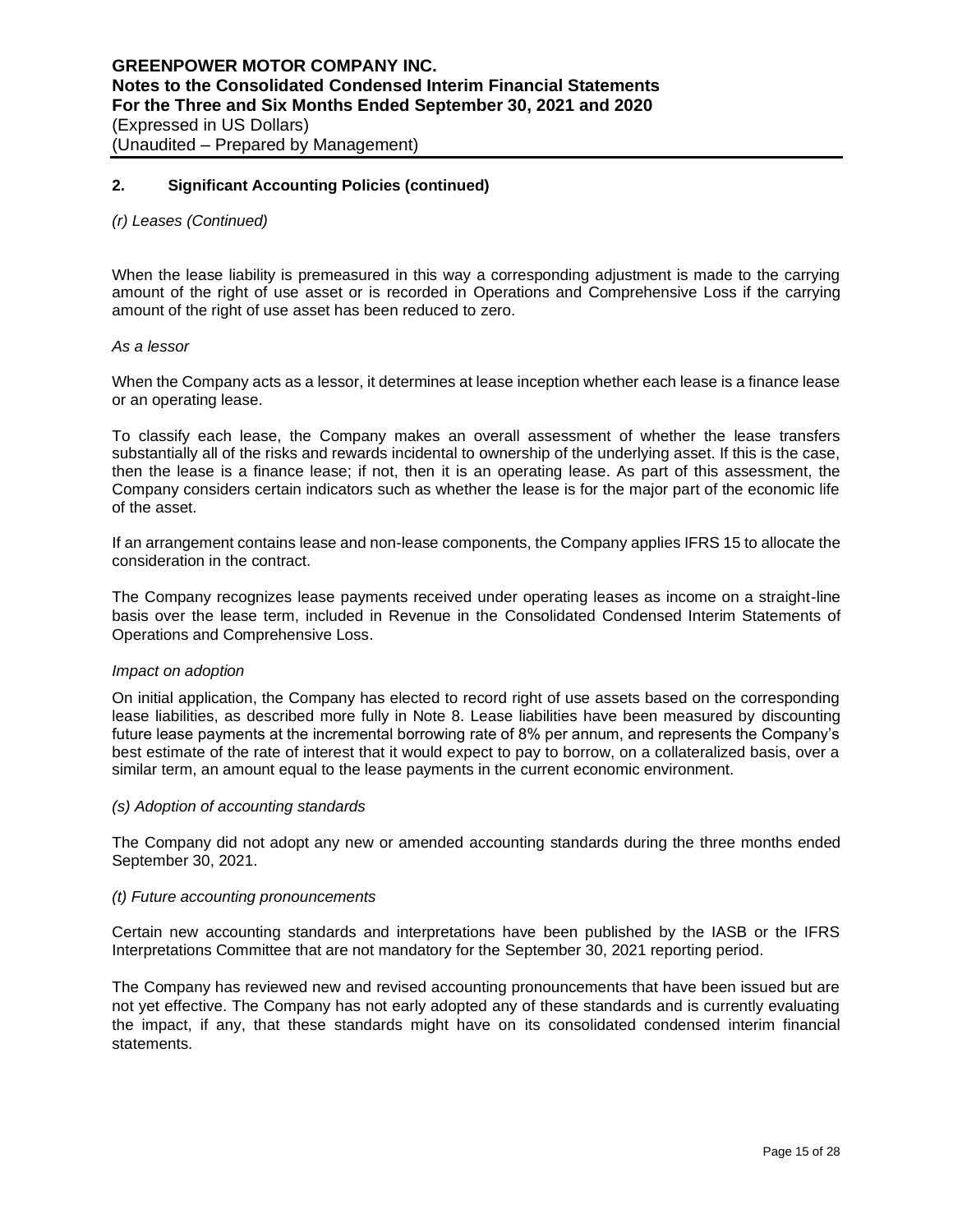## **3. Restricted Cash**

The Company has a restricted cash balance of \$111,749 as at September 30, 2021 (March 31, 2021 - \$111,748) on deposit at a major financial institution in the United States. The funds relate to a contract for the sale of vehicles and will be returned to the Company 2 years after the acceptance of the vehicles by the customer.

## **4. Accounts Receivable**

The Company has evaluated the carrying value of accounts receivable as at September 30, 2021 in accordance with IFRS 9 and has recognized an allowance for credit losses of \$48,111, against its accounts receivable (September 30, 2020 – \$20,384).

## **5. Lease Finance Receivable**

Greenpower's wholly owned subsidiaries San Joaquin Valley Equipment Leasing Inc. ("SJVEL") and 0939181 BC Ltd. lease vehicles to several customers, and as at September 30, 2021 the Company had a total of 49 (March 31, 2021 – 52) vehicles on lease that were determined to be finance leases, and the Company had a total of 2 (March 31, 2021 – 2) vehicles on lease that were determined to be operating leases. During the three months ended September 30, 2021, the Company entered into 10 finance leases (September 30, 2020 - 20). In addition, during the three months ended September 30, 2021, the Company entered into a mutual release agreement with the lessee of 26 EV Stars (September 30, 2020 – nil) which were accounted for as finance leases, where the lessor and lessee mutually agreed to cancel the leases and where SJVEL subsequently sold the vehicles to a third party. For operating leases, lease payments are recognized in revenue when earned.

For the three months ended September 30, 2021, selling profit on finance leases was \$195,026 (September 30, 2020 - \$750,191). The following table shows changes in Lease Finance Receivables during the three months ended September 30, 2021:

|                                               | For the 3 Months Ended |                    |  |
|-----------------------------------------------|------------------------|--------------------|--|
|                                               |                        | September 30, 2021 |  |
| Lease finance receivable, beginning of period | \$                     | 4,407,514          |  |
| Net investment recognized (derecognized)      |                        | (586,695)          |  |
| Lease payments received                       |                        | (152, 671)         |  |
| Interest income recognized                    |                        | 94,052             |  |
|                                               |                        |                    |  |
| Lease finance receivable, end of period       | \$                     | 3,762,200          |  |
|                                               |                        |                    |  |
| Current portion of Lease Finance Receivable   | Ş                      | 391,196            |  |
|                                               |                        |                    |  |
| Long Term Portion of Lease Finance Receivable | S                      | 3.371.004          |  |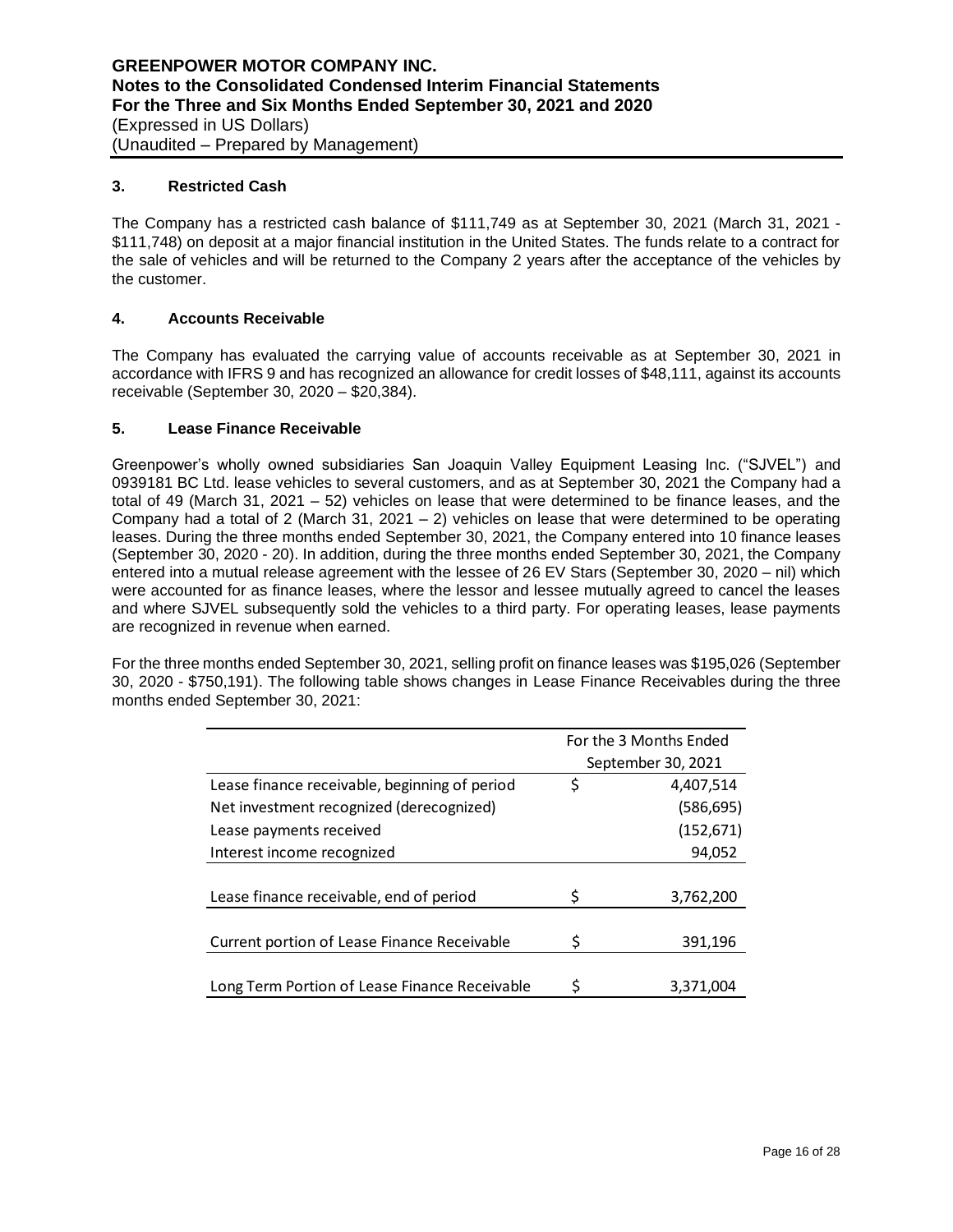## **5. Finance Lease Receivable (continued)**

As at September 30, 2021, the remaining payments to be received on Finance Lease Receivables are as follows:

|                                               | September 30, 2021 |
|-----------------------------------------------|--------------------|
| Year 1                                        | \$<br>729,760      |
| Year 2 *                                      | 1,048,040          |
| Year 3*                                       | 1,189,475          |
| Year 4*                                       | 628,971            |
| Year $5*$                                     | 491,438            |
| Year 6*                                       | 706,000            |
| less: amount representing interest income     | (1,031,484)        |
| Lease Finance Receivable                      | \$<br>3,762,200    |
| Current Portion of Lease Finance Receivable   | \$<br>391,196      |
| Long Term Portion of Lease Finance Receivable | \$<br>3,371,004    |
|                                               |                    |

Includes unguaranteed residual

## **6. Inventory**

The following is a listing of inventory as at September 30, 2021 and March 31, 2021:

|                                          |    | September 30, 2021      | March 31, 2021          |
|------------------------------------------|----|-------------------------|-------------------------|
| Work in Process<br><b>Finished Goods</b> | \$ | 14,422,581<br>8,417,053 | 10,048,518<br>2,413,449 |
| Total                                    | S  | 22,839,634              | 12,461,967              |

## **7. Promissory Note Receivable**

On January 23, 2018, the Company entered into multiple lease agreements (the "Agreements") with a third party (the "Customer") for the purpose of leasing EV 550's for a period of five years. On January 30, 2018, these lease payments, except for the final payment to be made by the Customer of CDN\$1,000,000 to the Company, were purchased by and transferred to an independent third party (the "Purchaser") in exchange for a lump sum payment of CDN\$1,492,611 to the Company. The Purchaser was granted a first priority security interest in the EV550's. Both the lump sum and the discounted final payment were included in Revenue in the Consolidated Statements of Operations.

The CDN\$1,000,000 due at the end of the lease term is classified as a Promissory Note Receivable on the Consolidated Condensed Interim Statements of Financial Position. The Promissory Note Receivable has been discounted over the five-year lease term at a rate of 6.4%.

The Company has evaluated the carrying value of the promissory note receivable as at September 30, 2021 and determined that there was no change in credit risk over the prior quarter. At March 31, 2021 the Company determined there was a significant increase in credit risk, and in accordance with IFRS 9, the Company aggregated the present value of expected payments of the promissory note receivable under three probability weighted scenarios and determined that a provision of CDN\$455,110 or \$344,737 as at March 31, 2021 was warranted. The carrying value of the promissory note receivable as at September 30, 2021 is \$101,156 (March 31, 2021 – \$99,346).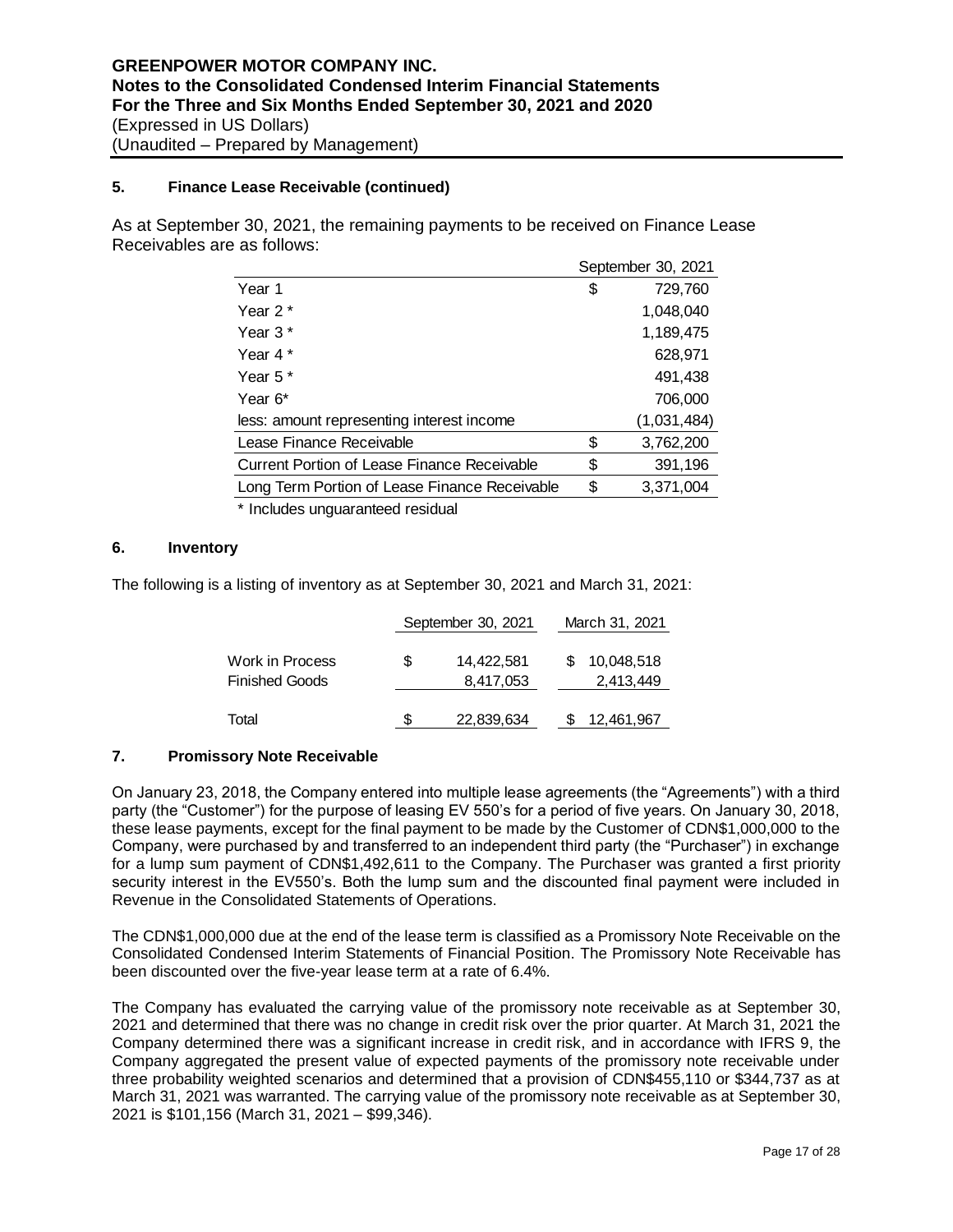## **8. Right of Use Assets and Lease Liabilities**

The Company has recorded Right of Use Assets and Lease Liabilities in its statement of financial position related to properties in California for which the Company has entered into lease agreements that expired in more than one year. The carrying value of Right of Use Assets as at September 30, 2021 is \$222,173 (March 31, 2021 - \$355,178). Rental payments on the Right of Use Assets are discounted using an 8% rate of interestand capitalized on the Consolidated Condensed Interim Statement of Financial Position as Lease Liabilities. The value of the Right of Use Assets is determined at lease inception and include the capitalized lease liabilities, incorporate upfront costs incurred and incentives received, and the value is depreciated over the term of the lease. For the six months ended September 30, 2021, the Company incurred interest expense of \$11,667 (September 30, 2020 - \$22,385) on the Lease Liabilities, recognized depreciation expense of \$128,005 (September 30, 2020 - \$132,506) on the Right of Use Assets and made total rental payments of \$151,543 (September 30, 2020 - \$155,380). There were no additions to Right of Use Assets during the six months ended September 30, 2021.

The following table summarizes payments on GreenPower's Lease Liabilities (undiscounted):

| 1 year                                      | S | 255,238  |
|---------------------------------------------|---|----------|
| thereafter                                  |   |          |
| less amount representing interest expense   |   | (8, 463) |
| Lease liability                             |   | 246,775  |
| <b>Current Portion of Lease Liabilities</b> |   | 246,775  |
| Long Term Portion of Lease Liabilities      |   | -        |

Payments on leases that are classified as short-term leases totaled \$29,623 for the quarter ended September 30, 2021 (September 30, 2020 - \$9,198) and were recognized in rent and maintenance expense. The remaining minimum lease payments until the end of leases classified as short-term leases are \$114,778.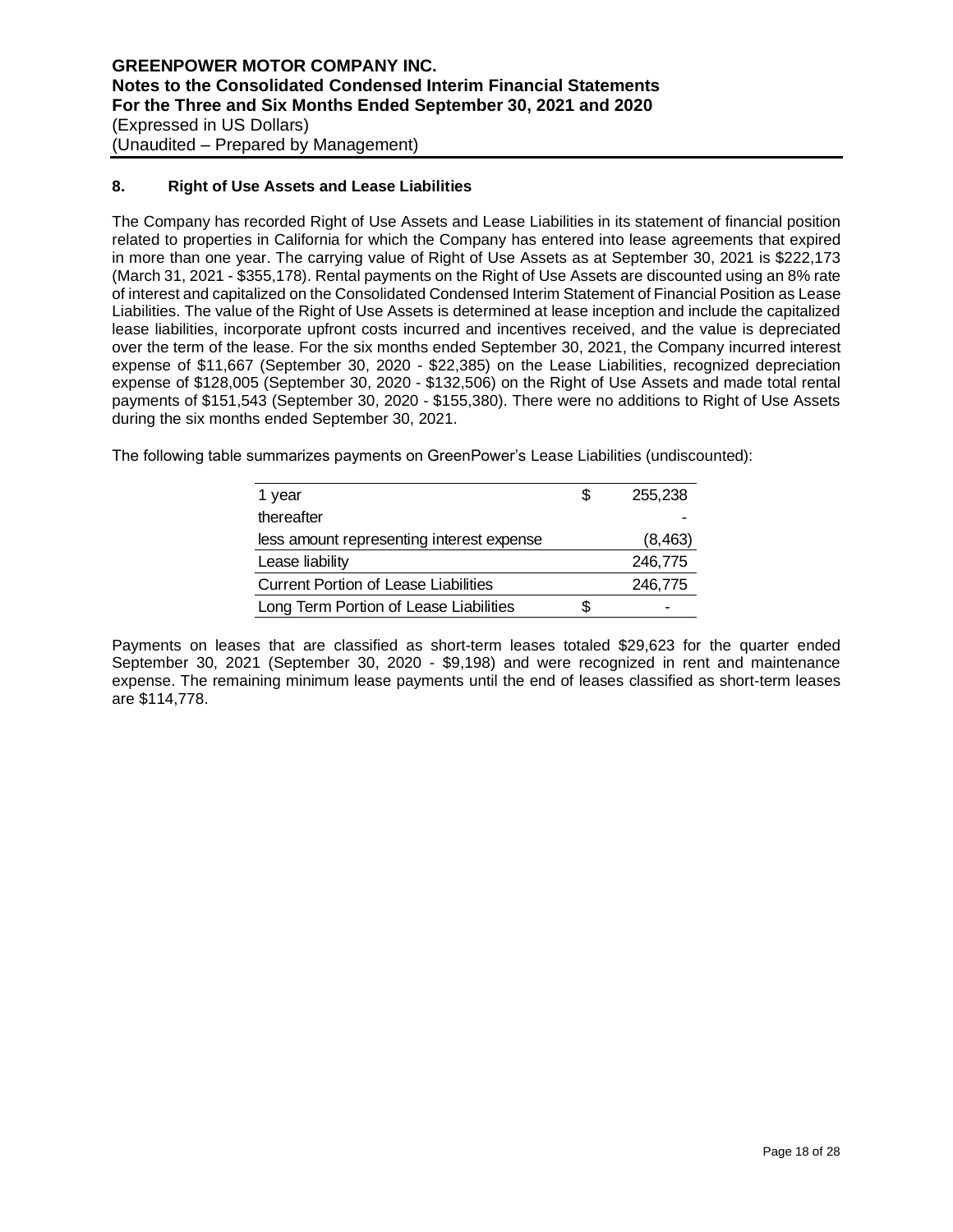## **GREENPOWER MOTOR COMPANY INC. Notes to the Consolidated Condensed Interim Financial Statements For the Three and Six Months Ended September 30, 2021 and 2020** (Expressed in US Dollars) (Unaudited – Prepared by Management)

## **9. Property and Equipment**

The following is a summary of activities for six months ended September 30, 2021:

|                                    |     |           |              |     |             |    | Demonstration         |      |                     |     | EV        |                                | Leasehold    |                 |
|------------------------------------|-----|-----------|--------------|-----|-------------|----|-----------------------|------|---------------------|-----|-----------|--------------------------------|--------------|-----------------|
|                                    |     | Computers | Furniture    |     | Automobiles |    | <b>Electric Buses</b> |      | <b>Leased Asset</b> |     | Equipment | Land                           | Improvements | Total           |
| Cost                               |     |           |              |     |             |    |                       |      |                     |     |           |                                |              |                 |
| Balance, March 31, 2021            |     | 93,850    | \$<br>60,879 |     | 245,246     |    | 1,045,305             | \$   | 672,151             | £.  | 834,514   | \$<br>801,317                  | \$<br>51,242 | \$<br>3,804,504 |
| Additions                          |     | 38,408    | 7,940        |     |             |    |                       |      |                     |     | 44,136    |                                |              | 90,484          |
| Transfers from/(to) inventory      |     |           |              |     |             |    | 377,495               |      |                     |     |           |                                |              | 377,495         |
| <b>Disposals</b>                   |     |           |              |     | (3,600)     |    |                       |      |                     |     |           |                                |              | (3,600)         |
| Foreign exchange translation       |     | (139)     | (314)        |     |             |    |                       |      |                     |     |           |                                |              | (453)           |
| Balance, September 30, 2021        | \$. | 132,119   | \$<br>68,505 |     | 241,646     | \$ | 422,800               | \$   | 672,151             | \$  | 878,650   | \$801,317                      | \$<br>51,242 | \$<br>4,268,430 |
| Depreciation and impairment losses |     |           |              |     |             |    |                       |      |                     |     |           |                                |              |                 |
| Balance, March 31, 2021            | \$  | 37,886    | \$<br>25,589 |     | 40,042      |    | 216,339               | \$   | 634,030             | \$  | 678,437   | \$                             | \$<br>25,605 | \$<br>1,657,928 |
| Transfers to inventory             |     |           |              |     |             |    |                       |      |                     |     |           |                                |              |                 |
| Depreciation                       |     | 16,781    | 4,448        |     | 15,320      |    | 37,936                |      | 16,657              |     | 36,761    |                                | 9,567        | 137,470         |
| Foreign exchange translation       |     | (12)      | (261)        |     |             |    |                       |      |                     |     |           |                                |              | (273)           |
| Balance, September 30, 2021        |     | 54,655    | \$<br>29,776 |     | 55,362      | \$ | 254,275               | \$   | 650,687             | \$  | 715,198   | \$<br>$\overline{\phantom{0}}$ | \$<br>35,172 | \$<br>1,795,125 |
| <b>Carrying amounts</b>            |     |           |              |     |             |    |                       |      |                     |     |           |                                |              |                 |
| As at, March 31, 2021              | S   | 55,964    | \$<br>35,290 | \$. | 205,204     | S  | 828,966               | - \$ | 38,121              | \$. | 156,077   | $$801,317$ \;                  | 25,637       | \$2,146,576     |
| As at September 30, 2021           | \$  | 77,464    | \$<br>38,729 | S   | 186,284     | \$ | 1,168,525             | \$   | 21,464              | \$  | 163,452   | \$801,317                      | \$<br>16,070 | \$2,473,305     |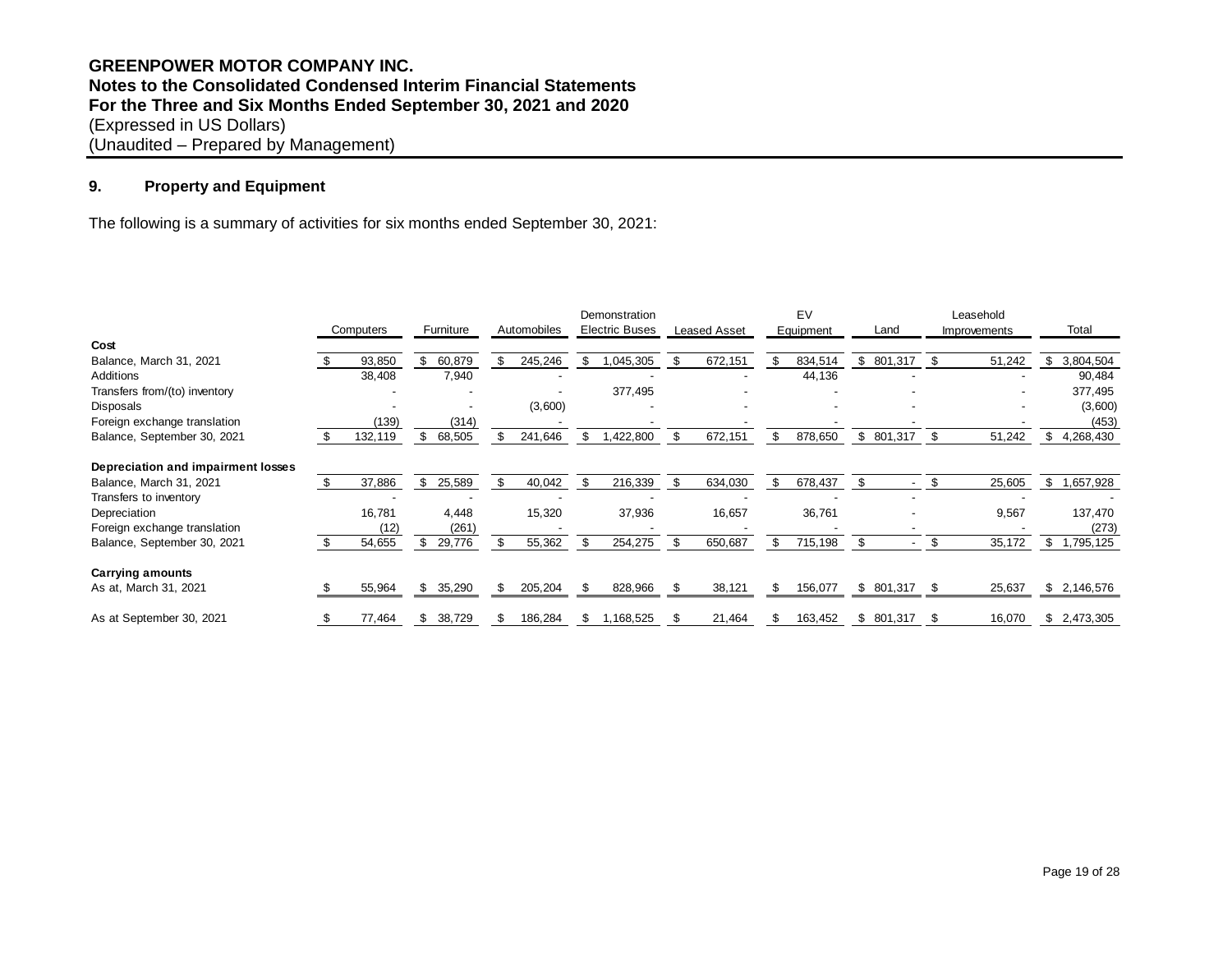## **9. Property and Equipment (continued)**

During the 3 months ended September 30, 2021 the Company transferred two EV Stars from inventory to PP&E that are being used for demonstration purposes.

## **10. Line of Credit**

As at September 30, 2021 the Company's Line of Credit had a credit limit of up to \$8,000,000 (March 31, 2021 – \$8,000,000). The Line of Credit bears interest at the bank's US Base Rate (September 30, 2021 – 3.75%, March 31, 2021 – 3.75%) plus 1.5%.

The Line of Credit is secured by a general floating charge on the Corporation's assets and the assets of one of its subsidiaries, and one of the Company's subsidiaries has provided a corporate guarantee. Two directors of the Company have also provided personal guarantees for a total of \$5,020,000. The availability of the credit limit over \$5,000,000 is subject to margin requirements of a percentage of finished goods inventory and accounts receivable, and these margins are tested on a monthly basis. As of September 30, 2021 the Company had a drawn balance of nil (March 31, 2021 – nil) on the Line of Credit.

## **11. Share Capital**

## Authorized

Unlimited number of common shares without par value. Unlimited number of preferred shares without par value.

## Share Consolidation

On August 28, 2020 the Company completed a consolidation of its common shares on the basis of seven pre-consolidation shares for one post-consolidation common share. On the same date, the Company's post-consolidation common shares began trading on the Nasdaq stock exchange and ceased trading on the OTCQB exchange in the US, and the post-consolidation shares continued trading on the TSX Venture exchange in Canada. A total of threefractional shares were cancelled as a result of the share consolidation. All references to share and per share amounts in this section have been retroactively restated to give effect to this share consolidation.

#### Issued

During the three months ended September 30, 2021, the Company issued a total of 566,729 shares pursuant to the exercise of warrants and 8,979 shares pursuant to the exercise of stock options.

During the year ended March 31, 2021, the Company issued a total of 5,405,809 common shares, including 1,672,028 shares from the exercise of warrants, 145,537 shares from the exercise of options, 1,703,240 shares from converted debentures and 1,860,000 shares issued in the Company's IPO as well as 25,000 shares issued in a concurrent private placement and an additional 5 net fractional issued as a result of the share consolidation.

On August 28, 2020 the Company announced the pricing of its U.S. initial public offering of 1,860,000 common shares and concurrent private placement of 25,000 common shares, which closed on September 1, 2020. Both the initial public offering and the concurrent private placement priced at \$20.00 per share for gross proceeds of \$37.7 million before underwriting discounts and other costs. On announcement of the IPO the Company completed a consolidation of its common shares on the basis of seven pre-consolidation shares for one post-consolidation share and the Company's shares commenced trading on the Nasdaq stock exchange, ceased trading on the OTCQB exchange, and continued to trade on the TSX Venture Exchange.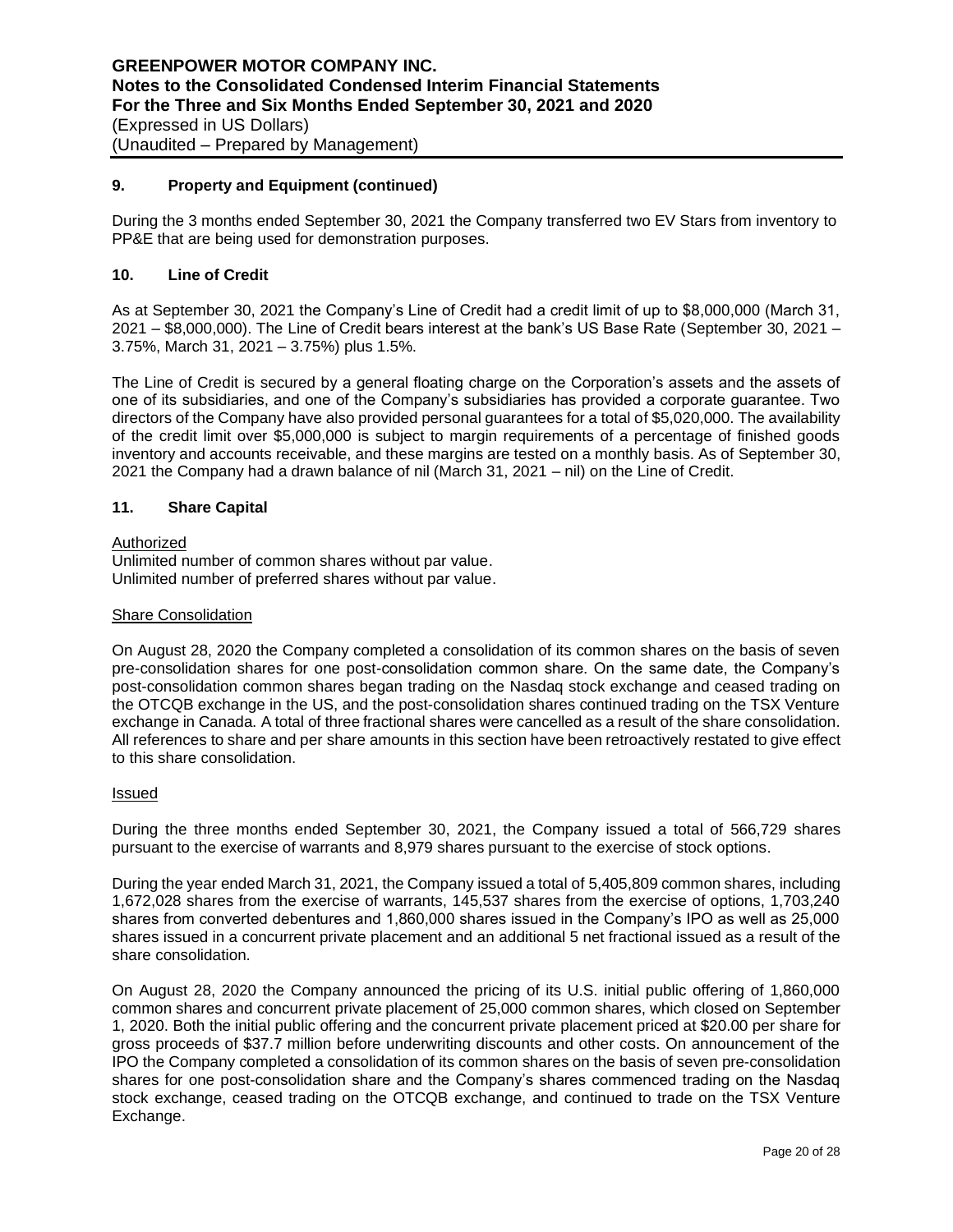## **12. Stock Options**

The Company has an incentive stock option plan whereby it grants options to directors, officers, employees, and consultants of the Company. On May 14, 2019, the Company replaced its Fixed Stock Option Plan (the "2016 Plan") with a Rolling Stock Option Plan (the "2019 Plan"). Under the terms of the 2019 Plan, the aggregate number of Options that can be granted under the 2019 Plan cannot exceed ten (10%) of the total number of issued and outstanding Shares, calculated on a non-diluted basis. The exercise price of options granted under the 2019 Plan may not be less than the minimum prevailing price permitted by the TSXV policies with a maximum term of 10 years.

The Company completed a seven-for-one share consolidation on August 28, 2020. All figures in this Note have been retroactively restated to give effect to this share consolidation. See Note 2(a) for further details.

On March 9, 2016, the shareholders approved the previous stock option plan which initially allowed for the issuance of up to 1,491,541 shares and which was subsequently further increased to allow up to 2,129,999 shares to be issued under the plan (the "2016 Plan"). Prior to the adoption of the 2016 Plan, the Company had adopted an incentive stock option plan (the "Plan"), whereby it could grant options to directors, officers, employees, and consultants of the Company.

|                                                                                                                                                                                                                                                                                                                                                                                                                                                                                                                             |            |    | Exercise | Balance        |    |         |           | Forfeited  | Balance            |  |
|-----------------------------------------------------------------------------------------------------------------------------------------------------------------------------------------------------------------------------------------------------------------------------------------------------------------------------------------------------------------------------------------------------------------------------------------------------------------------------------------------------------------------------|------------|----|----------|----------------|----|---------|-----------|------------|--------------------|--|
| <b>Expiry Date</b>                                                                                                                                                                                                                                                                                                                                                                                                                                                                                                          |            |    | Price    | March 31, 2021 |    | Granted | Exercised | or Expired | September 30, 2021 |  |
| October 27, 2021                                                                                                                                                                                                                                                                                                                                                                                                                                                                                                            | <b>CDN</b> | \$ | 4.34     | 71,429         |    |         |           |            | 71,429             |  |
| February 2, 2022                                                                                                                                                                                                                                                                                                                                                                                                                                                                                                            | <b>CDN</b> | \$ | 5.25     | 65,286         |    |         |           |            | 65,286             |  |
| May 26, 2022                                                                                                                                                                                                                                                                                                                                                                                                                                                                                                                | <b>CDN</b> | \$ | 5.25     | 148,214        |    |         |           |            | 148,214            |  |
| December 18, 2022                                                                                                                                                                                                                                                                                                                                                                                                                                                                                                           | <b>CDN</b> | \$ | 3.15     | 25,000         |    |         |           |            | 25,000             |  |
| May 4, 2023                                                                                                                                                                                                                                                                                                                                                                                                                                                                                                                 | <b>CDN</b> | \$ | 3.50     | 70,357         |    |         |           |            | 70,357             |  |
| November 30, 2023                                                                                                                                                                                                                                                                                                                                                                                                                                                                                                           | <b>CDN</b> | \$ | 3.01     | 50,000         |    |         |           |            | 50,000             |  |
| February 12, 2024                                                                                                                                                                                                                                                                                                                                                                                                                                                                                                           | <b>CDN</b> | \$ | 3.50     | 78,571         |    |         |           |            | 78,571             |  |
| January 30, 2022                                                                                                                                                                                                                                                                                                                                                                                                                                                                                                            | <b>CDN</b> | \$ | 2.59     | 19,643         |    |         | (1,786)   |            | 17,857             |  |
| January 30, 2025                                                                                                                                                                                                                                                                                                                                                                                                                                                                                                            | <b>CDN</b> | \$ | 2.59     | 309,822        |    |         |           |            | 309,822            |  |
| July 3, 2022                                                                                                                                                                                                                                                                                                                                                                                                                                                                                                                | <b>CDN</b> | \$ | 4.90     | 7,143          |    |         | (7, 143)  |            |                    |  |
| July 3, 2025                                                                                                                                                                                                                                                                                                                                                                                                                                                                                                                | <b>CDN</b> | \$ | 4.90     | 49,643         |    |         |           | (714)      | 48,929             |  |
| November 19, 2025                                                                                                                                                                                                                                                                                                                                                                                                                                                                                                           | US         | \$ | 20.00    | 300,000        |    |         |           |            | 300,000            |  |
| December 4, 2025                                                                                                                                                                                                                                                                                                                                                                                                                                                                                                            | <b>US</b>  | \$ | 20.00    | 20,000         |    |         |           |            | 20,000             |  |
| May 18, 2026                                                                                                                                                                                                                                                                                                                                                                                                                                                                                                                | <b>CDN</b> | \$ | 19.26    |                |    | 173,650 |           | (6, 250)   | 167,400            |  |
| Total outstanding                                                                                                                                                                                                                                                                                                                                                                                                                                                                                                           |            |    |          | 1,215,108      |    | 173,650 | (8,929)   | (6,964)    | 1,372,865          |  |
| Total exercisable                                                                                                                                                                                                                                                                                                                                                                                                                                                                                                           |            |    |          | 882,964        |    |         |           |            | 950,529            |  |
| Weighted Average                                                                                                                                                                                                                                                                                                                                                                                                                                                                                                            |            |    |          |                |    |         |           |            |                    |  |
| Exercise Price (CDN\$)                                                                                                                                                                                                                                                                                                                                                                                                                                                                                                      |            |    |          | 9.35<br>\$     | \$ | 19.26   | \$4.44    | \$17.79    | \$<br>10.67        |  |
| Weighted Average Remaining Life                                                                                                                                                                                                                                                                                                                                                                                                                                                                                             |            |    |          | 3.1 years      |    |         |           |            | 2.8 years          |  |
| As at September 30, 2021, there were 829,850 stock options available for issuance under the 2019 plan.                                                                                                                                                                                                                                                                                                                                                                                                                      |            |    |          |                |    |         |           |            |                    |  |
| During the three months ended September 30, 2021, the Company incurred share-based compensation<br>expense with a measured fair value of \$934,804 (September 30, 2020 - \$117,737). The fair value of the<br>options granted and vested were recorded as share-based payments on the Consolidated Condensed<br>Interim Statements of Operations and Comprehensive Loss. During the three months ended June 30, 2021,                                                                                                       |            |    |          |                |    |         |           |            |                    |  |
| the Company incurred share-based compensation expense with a measured fair value of \$743,513 (June<br>30, 2020 - \$132,032). The fair value of the options granted and vested were recorded as share-based<br>payments on the Consolidated Condensed Interim Statements of Operations and Comprehensive Loss.<br>Subsequent to the end of the quarter 71,429 shares were issued to Brendan Riley, the President and<br>Director of GreenPower, at CDN\$4.34 per share pursuant to the exercise of stock options (Note 23). |            |    |          |                |    |         |           |            |                    |  |

The Company had the following incentive stock options granted under the 2019 Plan and 2016 Plan that are issued and outstanding as at September 30, 2021: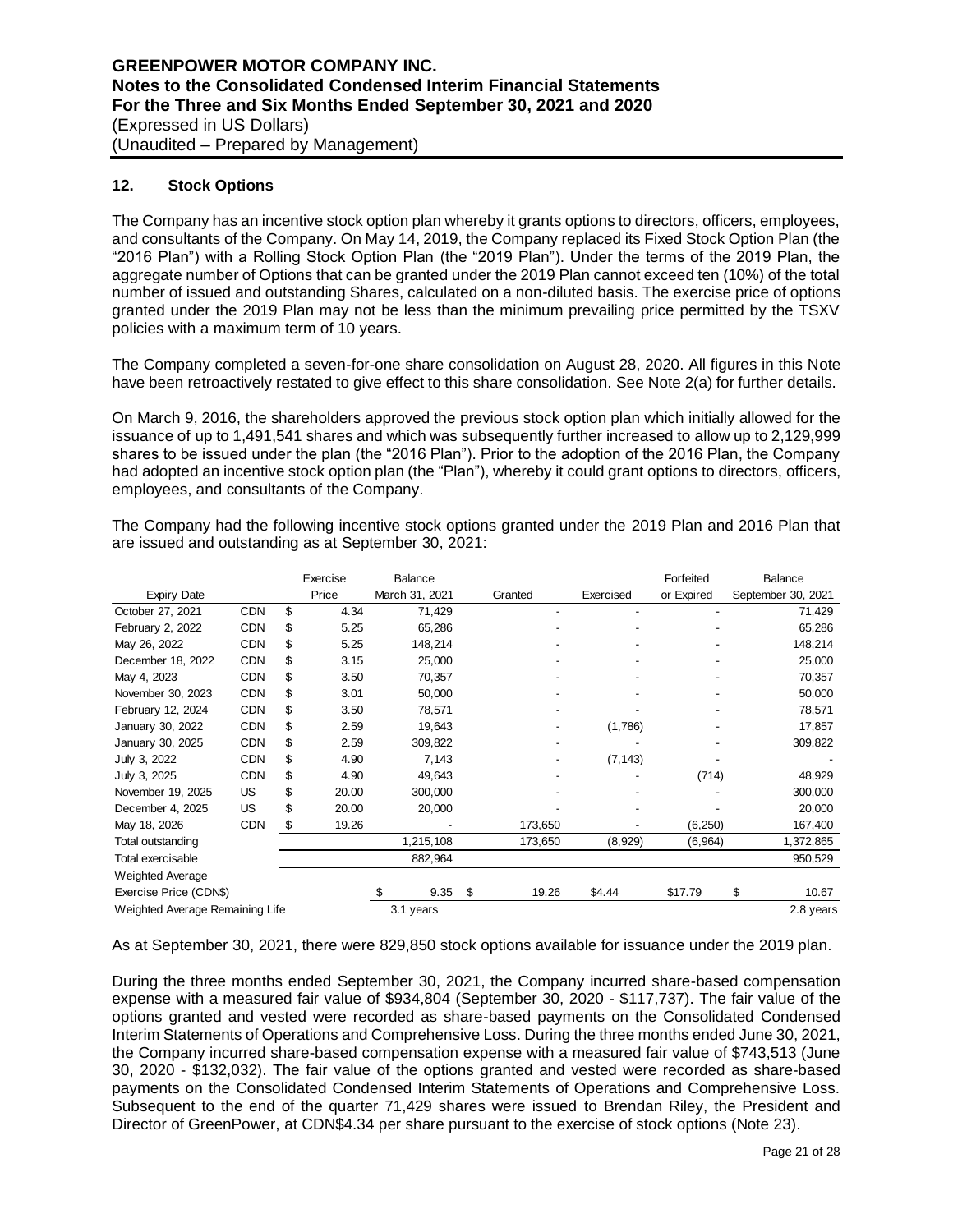## **13. Warrants**

As at September 30, 2021, the Company had outstanding warrants, enabling the holders to acquire common shares as follows:

|                         | <b>Exercise</b>   | <b>Balance</b> |                          |                  |                          |   | <b>Balance</b>     |
|-------------------------|-------------------|----------------|--------------------------|------------------|--------------------------|---|--------------------|
| <b>Expiry Date</b>      | Price             | March 31, 2021 | <b>Issued</b>            | <b>Exercised</b> | <b>Expired</b>           |   | September 30, 2021 |
| June 29, 2021           | <b>CDN \$4.55</b> | 628,571        | $\overline{\phantom{a}}$ | (628,571)        | ۰                        |   |                    |
| September 25, 2021      | CDN \$3.50        | 491,072        | $\overline{\phantom{a}}$ | (491,071)        | (1)                      |   |                    |
| October 12, 2021        | CDN \$3.50        | 53,571         |                          | (8,929)          | ۰                        |   | 44,642             |
| March 14, 2022          | CDN \$4.20        | 685,714        |                          |                  | ۰                        |   | 685,714            |
| May 6, 2023             | USD \$2.6677      | 53,035         |                          | (53,026)         | (9)                      |   |                    |
| May 8, 2023             | USD \$2.6677      | 13,703         |                          | (13,703)         | $\overline{\phantom{a}}$ |   |                    |
| Total outstanding       |                   | 1,925,666      |                          | (1, 195, 300)    | (10)                     |   | 730,356            |
| <b>Weighted Average</b> |                   |                |                          |                  |                          |   |                    |
| Exercise Price (CDN\$)  |                   | 4.06           | NA \$                    | 4.05             | \$<br>3.41               | S | 4.16               |
| Weighted Average Life   |                   | 0.6 years      |                          |                  |                          |   | 0.5 years          |

During the quarter ended September 30, 2021 GreenPower issued a total of 566,729 shares pursuant to the exercise of warrants, summarized as follows:

- 500,000 shares issued from the exercise of warrants at a price of CDN \$3.50 per share, including 357,143 shares issued to Countryman, a company beneficially owned by GreenPower's director David Richardson, 80,357 shares issued to KFS, a company beneficially owned by GreenPower's CEO and Chairman, Fraser Atkinson, and 53,571 shares issued to Malcolm Clay, a director of **Greenpower**
- 66,729 shares issued from the exercise of warrants at a price of USD\$2.6677 per share

During the quarter a total of 10 warrants expired unexercised. Subsequent to the end of the quarter, 44,642 shares were issued from the exercise of warrants at a price of CDN \$3.50 per share (Note 23).

## **14. Promissory Note Payable**

During the year ended March 31, 2017, the Company issued a \$594,000 promissory note (the "Note") to the City of Porterville to acquire land (Note 9). The Note bears interest at 2.0% per annum and is payable in blended monthly installments of \$5,463, which began on November 1, 2016, and the final blended monthly instalment payment under the Promissory Note was made on October 1, 2021. A final balloon payment of \$311,764 is currently due under the promissory note, and the Company is working with the City to arrange for the release of its security interest in the land concurrent with the final balloon payment. During the three months ended September 30, 2021, the Company incurred \$1,626 of interest on the note (September 30, 2020 - \$1,917). This amount is included in Interest and accretion on the Consolidated Condensed Interim Statements of Operations and Comprehensive Loss.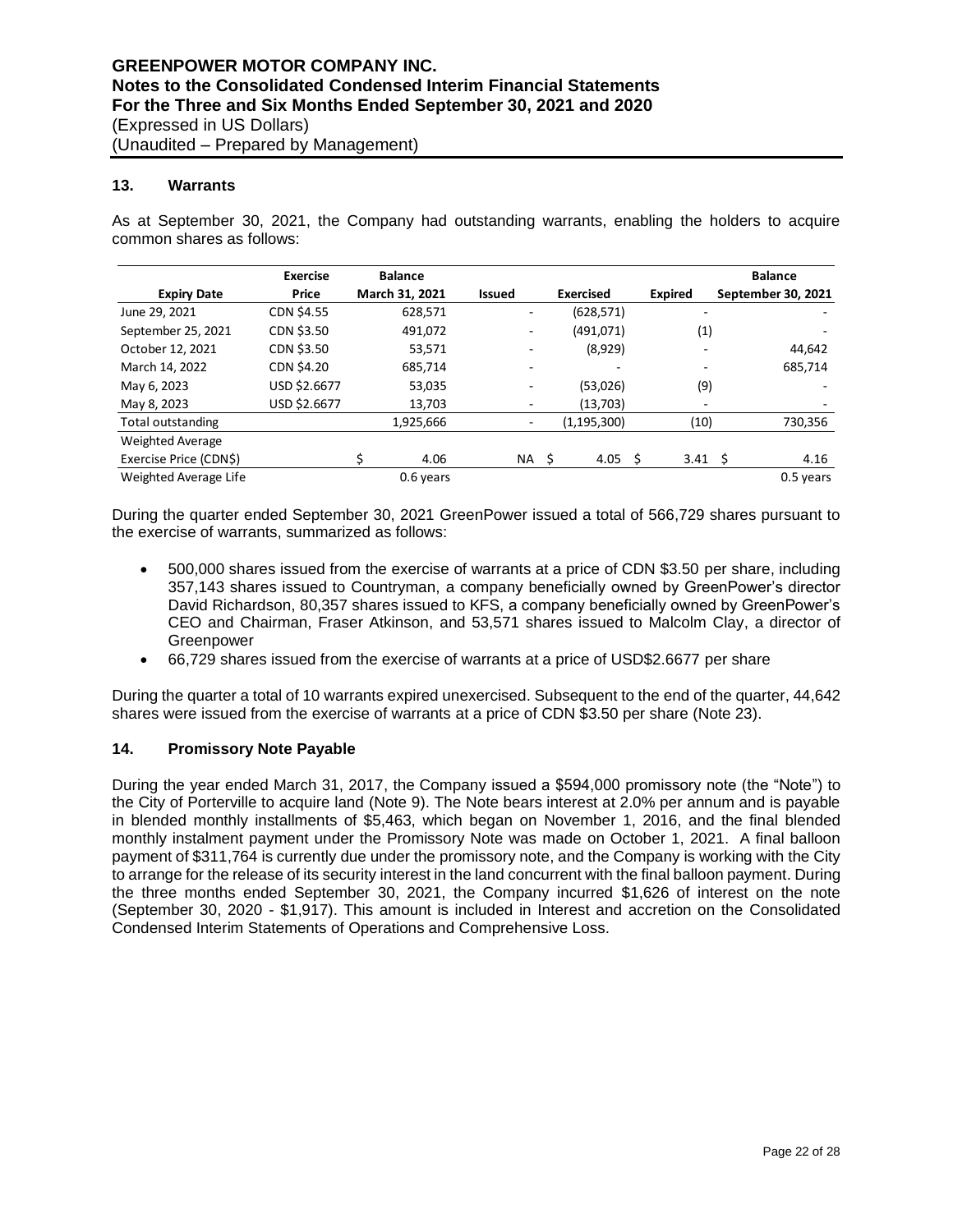## **15. Deferred Revenue**

The Company recorded Deferred Revenue of \$677,129 for invoices issued to customers for the sale of all-electric buses which were not delivered as at September 30, 2021 (March 31, 2021 - \$125,005).

|                                                 | Three months ended |           | Six months ended   |           | Year ended     |
|-------------------------------------------------|--------------------|-----------|--------------------|-----------|----------------|
|                                                 | September 30, 2021 |           | September 30, 2021 |           | March 31, 2021 |
| Deferred Revenue, beginning balance             |                    | 268,550   |                    | 125,005   | 426,157        |
| Additions to deferred revenue during the period |                    | 640.413   |                    | 802.413   | 187,535        |
| Deposits returned                               |                    | (62,044)  |                    | (62,044)  |                |
| Revenue recognized from deferred revenue        |                    | (169,790) |                    | (188,245) | (488,687)      |
| Deferred Revenue, end of period                 |                    | 677.129   |                    | 677.129   | 125,005        |

### **16. Financial Instruments**

The Company's financial instruments consist of cash and restricted cash, accounts receivable, lease finance receivables, promissory note receivable, accounts payable and accrued liabilities, promissory note payable, and lease liabilities.

Financial instruments measured at fair value are classified into one of three levels in the fair value hierarchy according to the relative reliability of the inputs used to estimate the fair values. The three levels of the fair value hierarchy are:

Level 1: Unadjusted quoted prices in active markets for identical assets and liabilities;

- Level 2: Inputs other than quoted prices that are observable for the asset or liabilities either directly or indirectly; and
- Level 3: Inputs that are not based on observable market data

The Company does not currently hold any financial instruments measured at fair value on the Consolidated Condensed Interim Statements of Financial Position. The fair value of these financial instruments approximates their carrying value, unless otherwise noted.

## **Overview**

The Company has exposure to the following financial instrument related risks.

## **Credit risk**

The Company's exposure to credit risk is on its cash, accounts receivable, promissory note receivable, and on its lease finance receivables. The maximum exposure to credit risk is their carrying amounts in the consolidated condensed interim financial statements.

Cash and restricted cash consists of cash bank balances held in major financial institutions in Canada and the United States with a high credit quality and therefore the Company is exposed to minimal risk. The Company assesses the credit risk of its account receivable, lease finance receivables and promissory note receivable at each reporting period end and on an annual basis. As at September 30, 2021 the Company recognized an allowance for credit losses, net of recoveries, of \$27,142, against its accounts receivable (September 30, 2020 – \$20,384) (Note 4).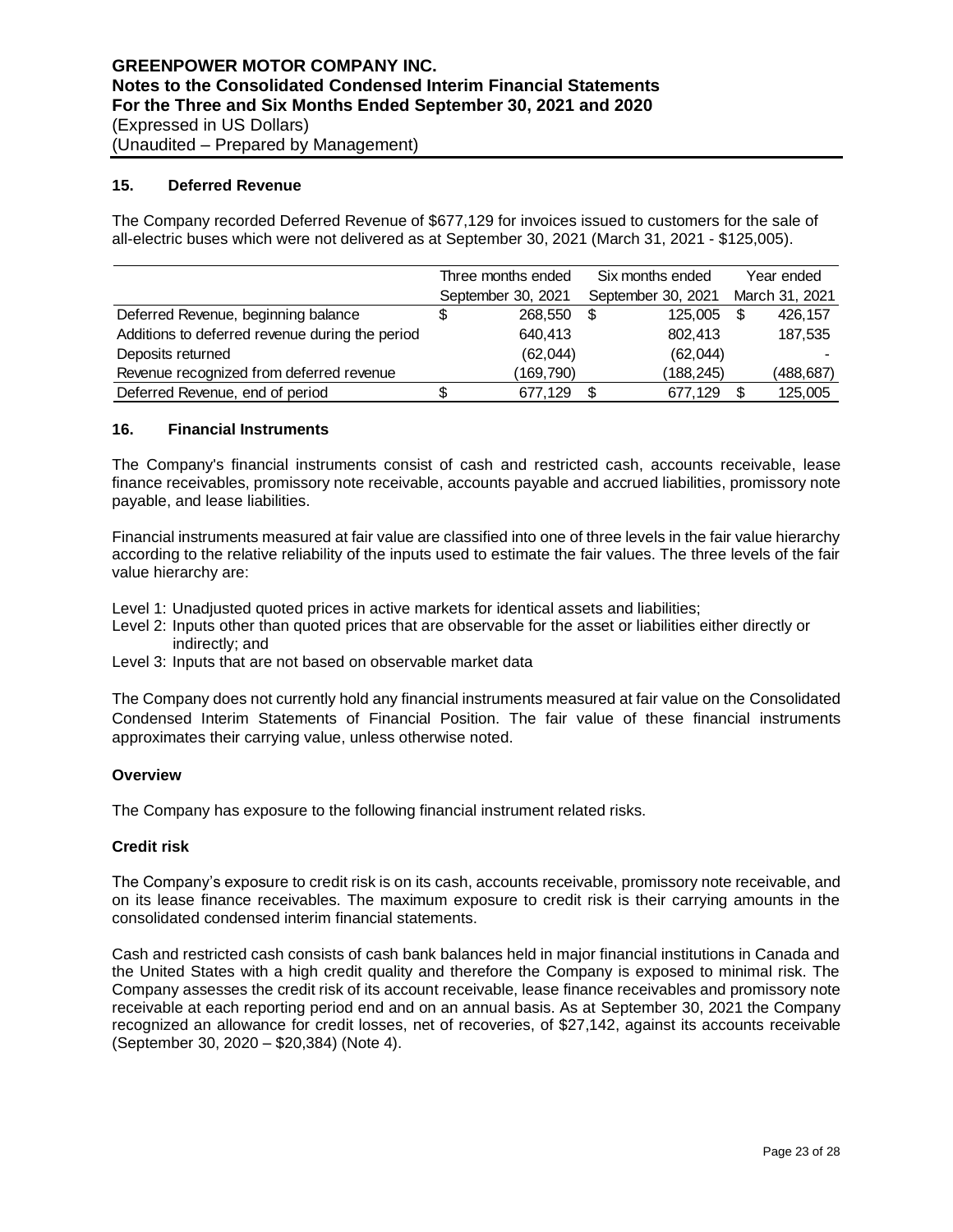## **16. Financial Instruments (continued)**

#### **Liquidity risk**

The Company tries to ensure that there is sufficient capital in order to meet short-term business requirements, after taking into account the Company's cash balances and available liquidity on the Company's \$8 million operating line of credit. The Company's cash is invested in bank accounts at major financial institutions in Canada and the United States and is available on demand. The Company will continue to rely on additional financings to further its operations and meet its capital requirements.

#### **Market risks**

Market risk is the risk of loss that may arise from changes in market factors such as interest rates and foreign exchange. The Company is exposed to interest rate risk with respect to its Line of Credit (Note 10).

The Company is exposed to foreign exchange risk as it conducts business in both the United States and Canada. Management monitors its foreign currency balances, but the Company does not engage in any hedging activities to reduce its foreign currency risk.

At September 30, 2021, the Company was exposed to currency risk through the following financial assets and liabilities in CDN Dollars.

| Cash                                     | S  | 1.020.646  |
|------------------------------------------|----|------------|
| Accounts Receivable                      | S  | 234.862    |
| Lease Finance Receivable                 | S  | 104.811    |
| <b>Promissory Notes Receivable</b>       | S  | 128.878    |
| Accounts Payable and Accrued Liabilities | ß. | (652, 280) |

The CDN/USD exchange rate as at September 30, 2021 was \$0.7849 (March 31, 2021 - \$0.7952). Based on the net exposure and assuming all other variables remain constant, a 10% change in the appreciation or depreciation of the Canadian dollar relative to the US dollar would result in a change of approximately \$66,000 to other comprehensive income/loss.

#### **17. Capital Management**

The Company's capital management objective is to obtain sufficient capital to develop new business opportunities for the benefit of its shareholders. To meet these objectives, management monitors the Company's ongoing capital requirements on specific business opportunities on a case-by-case basis. The capital structure of the Company consists of cash, operating line of credit, secured and unsecured promissory notes, convertible debentures and equity attributable to common shareholders, consisting of issued share capital and deficit.

During the second quarter of fiscal 2021 the Company completed an initial public offering and concurrent private placement for gross proceeds of US\$37.7 million less underwriting discounts and offering costs. As at September 30, 2021, the Company had a cash and restricted cash balance of \$7,995,378, working capital of \$31,327,058, accumulated deficit of (\$36,600,299), and shareholder's equity of \$36,700,920. Subject to market conditions and other factors the Company may raise additional capital in the future to fund and grow its business for the benefit of shareholders. The Company is subject to externally imposed capital requirements with respect to its line of credit (Note 10).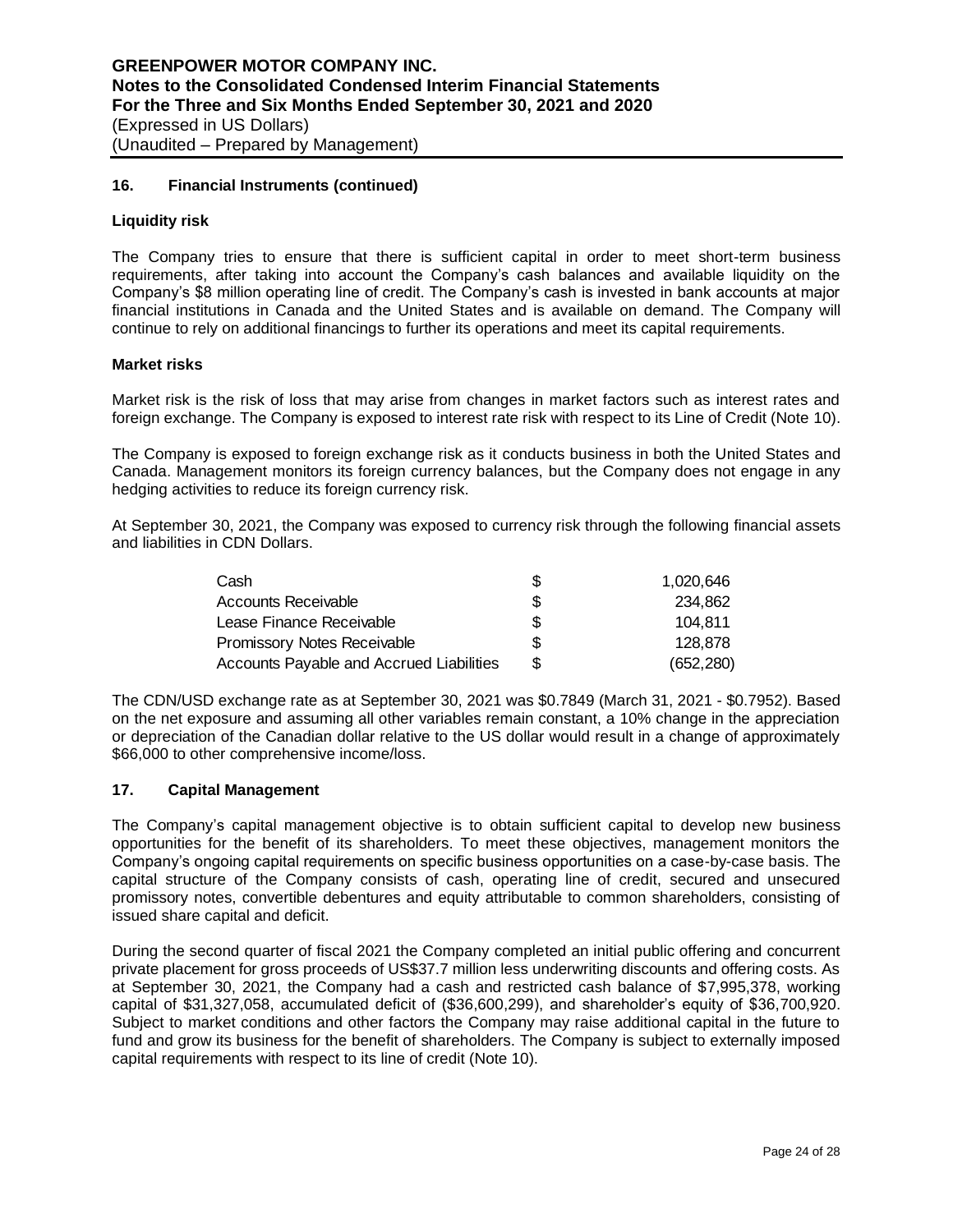## **18. Related Party Transactions**

A summary of compensation and other amounts paid to directors, officers and key management personnel is as follows:

|                           | <b>For the Six Months Ended</b> |                    |                    |         |  |  |  |  |  |  |  |
|---------------------------|---------------------------------|--------------------|--------------------|---------|--|--|--|--|--|--|--|
|                           |                                 | September 30, 2021 | September 30, 2020 |         |  |  |  |  |  |  |  |
|                           |                                 |                    |                    |         |  |  |  |  |  |  |  |
| Salaries and Benefits (1) | S                               | 243,718            | - S                | 213,030 |  |  |  |  |  |  |  |
| Consulting fees (2)       |                                 | 170,000            |                    | 156,625 |  |  |  |  |  |  |  |
| Options Vested (3)        |                                 | 951,338            |                    | 155,837 |  |  |  |  |  |  |  |
| Other (4)                 |                                 |                    |                    | 5,748   |  |  |  |  |  |  |  |
| Total                     |                                 | 1,365,055          |                    | 531,240 |  |  |  |  |  |  |  |

- 1) Salaries and benefits incurred with directors and officers are included in Administrative fees on the Consolidated Condensed Interim Statements of Operations and Comprehensive Loss.
- 2) Consulting fees included in Administrative Fees on the Consolidated Condensed Interim Statements of Operations and Comprehensive Loss are paid to the Chairman and CEO for management consulting services, as well as Director's Fees paid to GreenPower's four independent directors.
- 3) Amounts recognized for related party stock-based compensation are included in Share-based payments on the Consolidated Condensed Interim Statements of Operations and Comprehensive Loss.
- 4) Other fees for truck and trailer rentals paid to Maple Leaf Equipment Aircraft and Recovery Inc., a company that the CEO and Chairman of GreenPower was previously an officer and director and the former CEO of GreenPower is an officer and director. These costs are included in Transportation costs on the Consolidated Condensed Interim Statements of Operations and Comprehensive Loss.

Accounts payable and accrued liabilities at September 30, 2021 included \$1,586 (March 31, 2021 – \$95,741) owed to officers, directors, and companies controlled by officers and directors, and shareholders, which is non-interest bearing, unsecured and has no fixed terms of repayment.

A director of the Company and the Company's CEO and Chairman have each provided personal guarantees of \$2,510,000, or \$5,020,000 in total to support the Company's \$8 million line of credit. In consideration for these guarantees, in June 2018 the Company issued 628,571 non-transferrable common share purchase warrants exercisable at an exercise price of CDN \$4.55 per share that were exercised during the quarter ended June 30, 2021, and in March 2019 the Company issued 685,714 non-transferrable common share purchase warrants exercisable at an exercise price of CDN \$4.20 per share that expire on March 14, 2022.

On May 31, 2021 the Company issued 342,857 shares to Countryman Investments Ltd., a company beneficially owned by David Richardson, a director of GreenPower, pursuant to the exercise of 342,857 warrants at a price of CDN \$4.55 per warrant, for gross proceeds of CDN \$1,559,999.

On June 14, 2021 the Company issued 285,714 shares to KFS Capital LLC, a company beneficially owned by Fraser Atkinson, the Chairman and CEO of GreenPower, pursuant to the exercise of 285,714 warrants at a price of CDN \$4.55 per warrant, for gross proceeds of CDN \$1,299,999.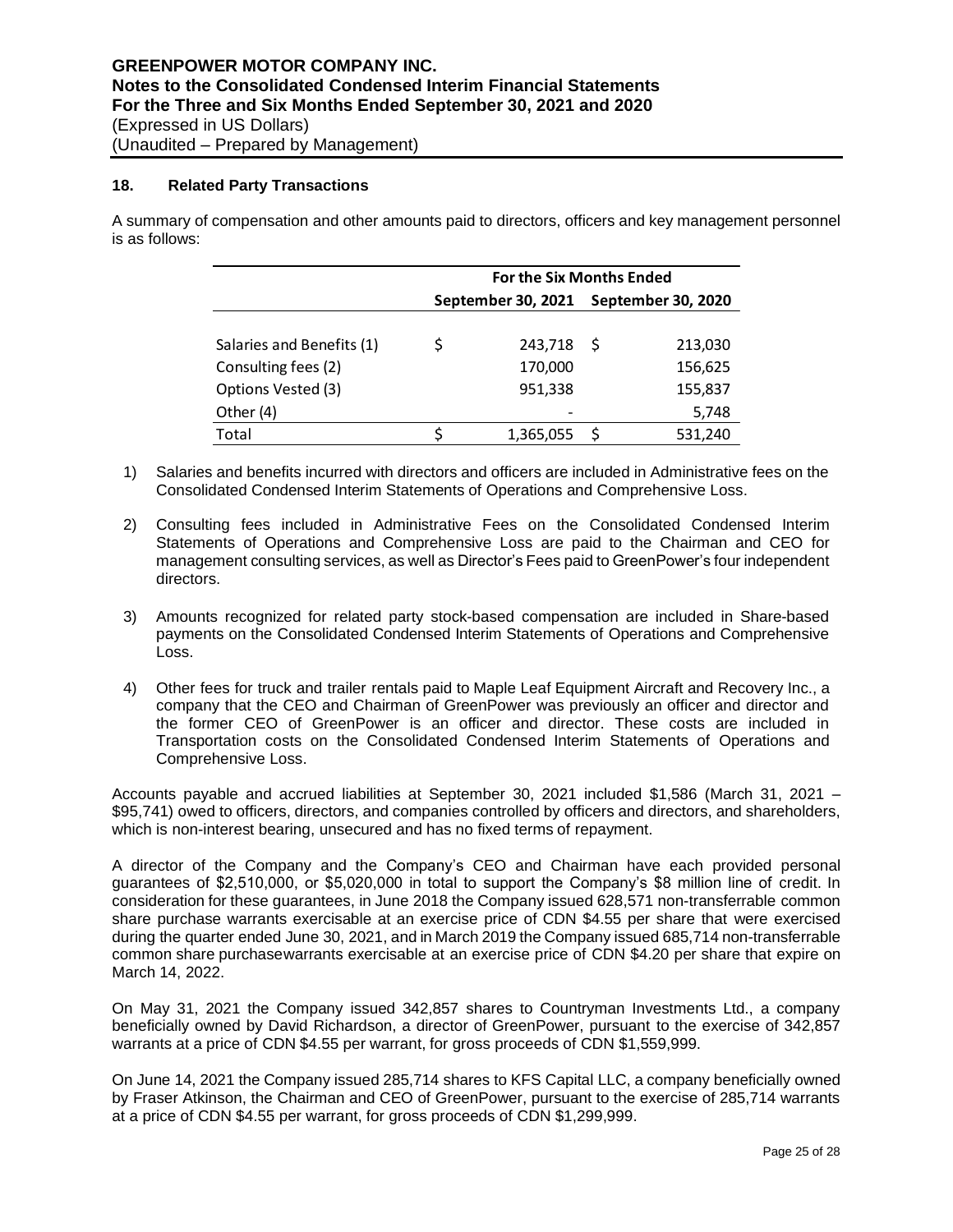## **18. Related Party Transactions (continued)**

On August 24, 2021 the Company issued 357,143 shares to Countryman Investments Ltd., a company beneficially owned by David Richardson, a director of GreenPower, pursuant to the exercise of 357,143 warrants at a price of CDN \$3.50 per warrant, for gross proceeds of CDN \$1,250,001.

On August 27, 2021 the Company issued 80,357 shares to KFS Capital LLC, acompany beneficially owned by Fraser Atkinson, the Chairman and CEO of GreenPower, pursuant to the exercise of 80,357 warrants at a price of CDN \$3.50 per warrant, for gross proceeds of CDN \$281,250.

On September 20, 2021 the Company issued 53,571 shares to Malcolm Clay, a director of GreenPower, pursuant to the exercise of 53,571 warrants at a price of CDN \$3.50 per warrant, for gross proceeds of CDN \$187,499.

Subsequent to the end of the quarter 71,429 shares were issued to Brendan Riley, the President and Director of GreenPower pursuant to the exercise of stock options, at a price of CDN \$4.34 per share for gross proceeds of CDN \$310,002 (Note 23).

These transactions were measured at the exchange amount, which is the amount agreed upon by the transacting parties.

### **19. Income Taxes**

Income tax expense is recognized based on management's best estimate of weighted average annual income tax rate for the full financial year applied to the pre-tax income of the reporting period. The Company's effective tax rate for the period ended September 30, 2021 was 27.00%.

As at September 30, 2021 and March 31, 2021 the Company has approximately \$12,700,000 and \$10,400,000 respectively, of non-capital losses carry forwards available to reduce Canadian taxable income for future years. As at September 30, 2021 and March 31, 2021 the Company has approximately \$18,100,000 and \$15,300,000, respectively, of net operating losses carry forwards available to reduce future taxable income in the United States. The losses in Canada and United States expire between 2030 and 2042 if unused.

The potential benefits of these carry-forward non-capital losses has not been recognized in these consolidated condensed interim financial statements as it is uncertain whether there will be sufficient future taxable profit that will allow the deferred tax asset to be recovered.

## **20. Segmented Information and Other Additional Disclosures**

The Company operates in one reportable operating segment, being the manufacture and distribution of allelectric transit, school and charter buses.

During the three month period ended September 30, 2021, the Company was economically dependent on three (September 30, 2020 – two) customer(s) who accounted for more than 10% of revenue from continuing operations and accounted for approximately 70% (September 30, 2020: 95%) of sales.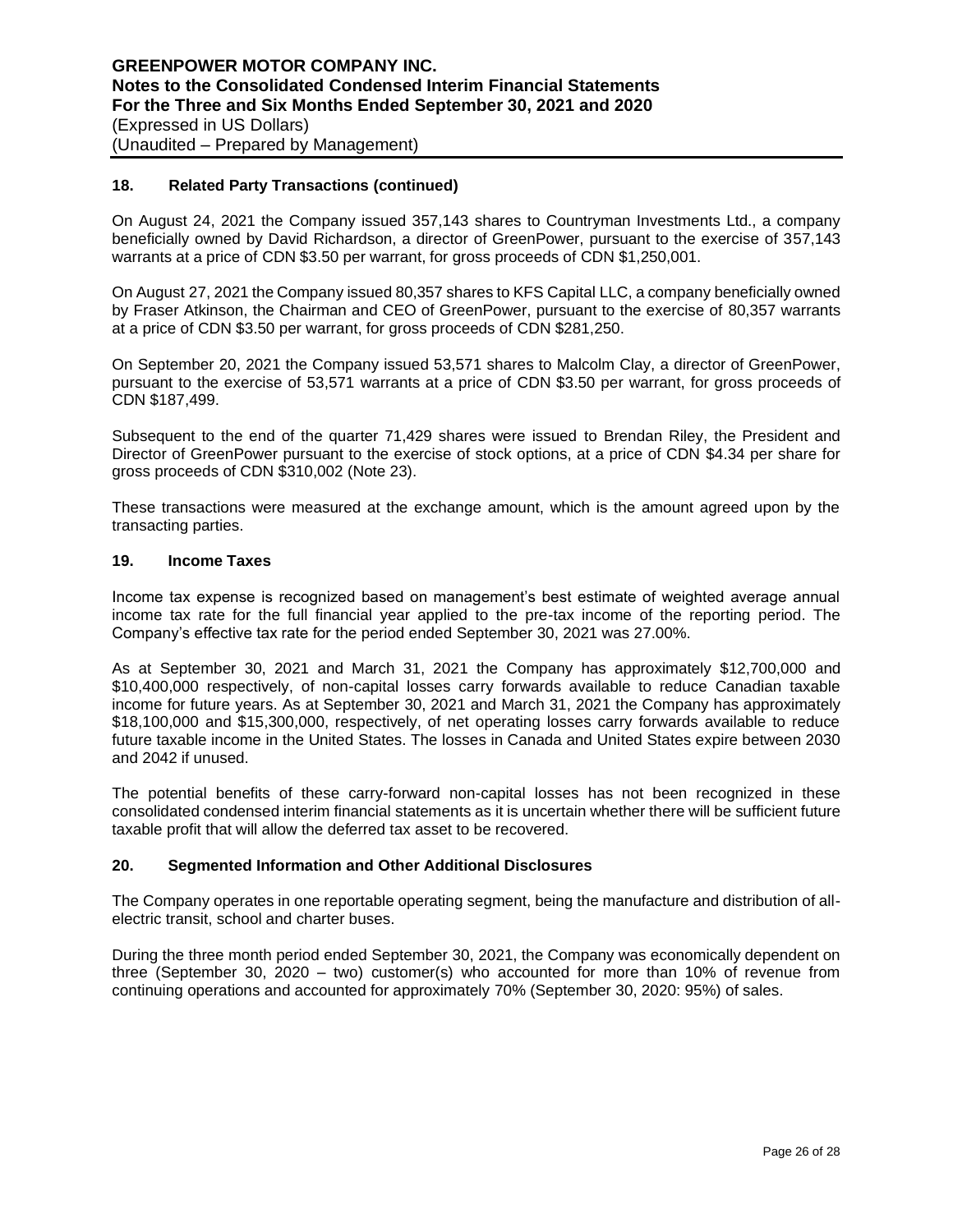## **20. Segmented Information and Other Additional Disclosures (continued)**

The Company's revenues allocated by geography for the three and six months ended September 30, 2021 and 2020 are as follows:

|                                    | For the Three Months Ended |                          |         |                                       |  |  |  |  |  |
|------------------------------------|----------------------------|--------------------------|---------|---------------------------------------|--|--|--|--|--|
|                                    |                            |                          |         | September 30, 2021 September 30, 2020 |  |  |  |  |  |
| United States of America<br>Canada | \$                         | 4,259,974<br>181,989     | S       | 2,828,260<br>7,151                    |  |  |  |  |  |
| Total                              | \$                         | 4.441.963                | \$      | 2,835,411                             |  |  |  |  |  |
|                                    |                            | For the Six Months Ended |         |                                       |  |  |  |  |  |
|                                    |                            |                          |         | September 30, 2021 September 30, 2020 |  |  |  |  |  |
| United States of America<br>Canada | \$<br>\$                   | 6.595.076<br>505,889     | S<br>\$ | 5,083,725<br>23,941                   |  |  |  |  |  |
| Total                              |                            | 7,100,965                | S       | 5,107,666                             |  |  |  |  |  |

As at September 30, 2021 and March 31, 2021 the majority of the Company's consolidated non-current assets, being property and equipment, are located in the United States.

## **21. Warranty Liability**

The Company generally provides its customers with a base warranty on the entire transit, school or charter bus. The Company also provides certain extended warranties, including those covering brake systems, lower-level components, fleet defect provisions and battery-related components, covering a warranty period of approximately one to five years, depending on the contract. Management estimates the related provision for future warranty claims based on historical warranty claim information as well as recent trends that might suggest past cost information may differ from future claims. It is expected that some of these costs will be incurred in the next fiscal year and the remaining will be incurred beyond two years of the reporting date. The warranty provision is recorded at 3.5% of revenue from product sales.

|                              | <b>Six Months Ended</b> | Year ended     |
|------------------------------|-------------------------|----------------|
|                              | September 30, 2021      | March 31, 2021 |
|                              |                         |                |
| Opening balance              | \$<br>949,751           | \$<br>695,147  |
| Warranty additions           | 152,930                 | 311,863        |
| Warranty disbursements       | (24, 323)               | (64, 871)      |
| Foreign exchange translation | (1,018)                 | 7,612          |
| Total                        | \$<br>1,077,340         | \$<br>949,751  |
|                              |                         |                |
| Current portion              | \$<br>77,950            | \$<br>101,294  |
| Long term portion            | 999,390                 | 848,457        |
| Total                        | \$<br>1,077,340         | \$<br>949,751  |